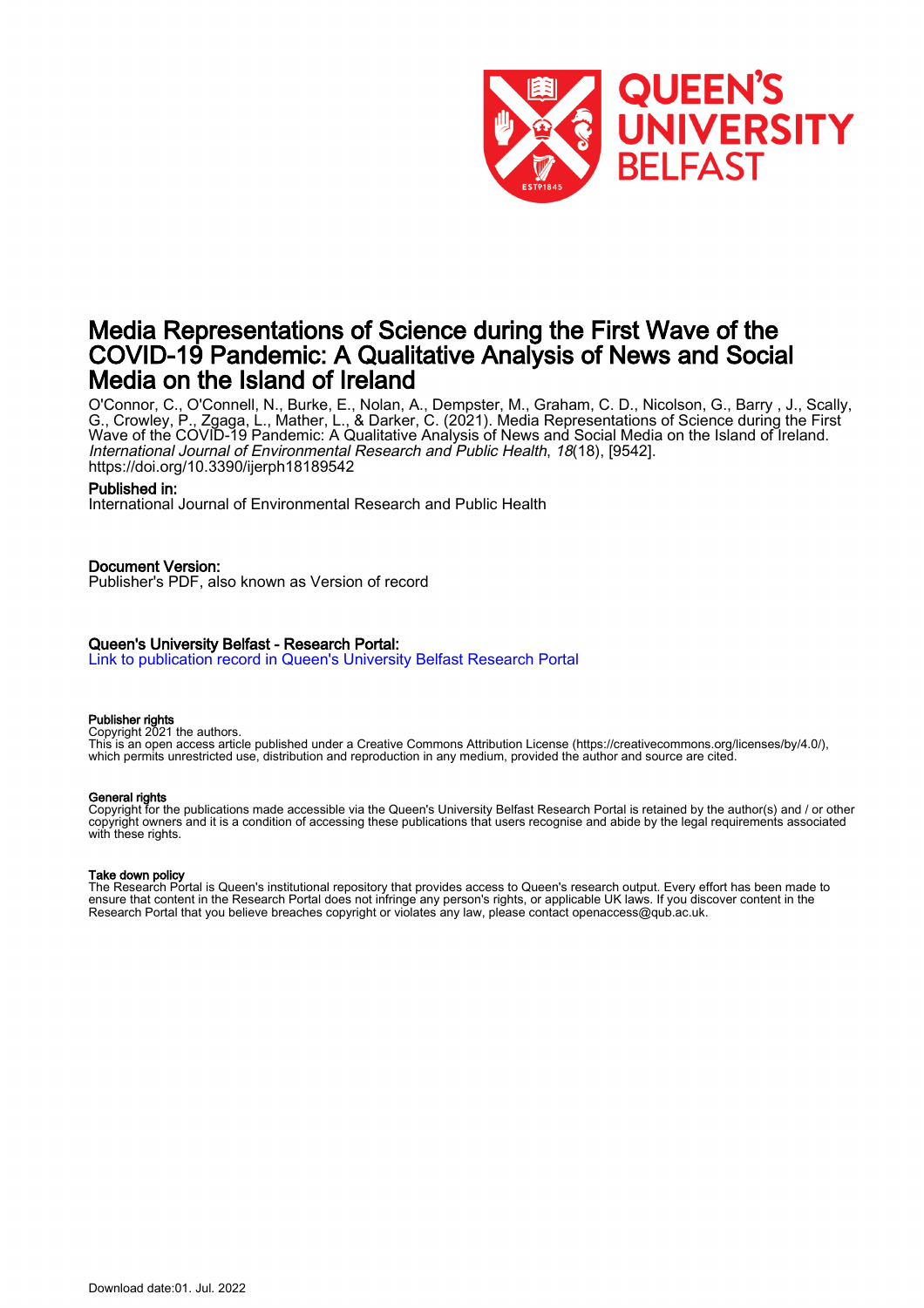



# *Article* **Media Representations of Science during the First Wave of the COVID-19 Pandemic: A Qualitative Analysis of News and Social Media on the Island of Ireland**

**Cliodhna O'Connor 1,[\\*](https://orcid.org/0000-0001-8134-075X) , Nicola O'Connell <sup>2</sup> , Emma Burke <sup>2</sup> , Ann Nolan <sup>3</sup> , Martin Dempster <sup>4</sup> , Christopher D. Graham <sup>4</sup> , Gail Nicolson <sup>2</sup> [,](https://orcid.org/0000-0002-5580-8635) Joseph Barry <sup>2</sup> , Gabriel Scally <sup>5</sup> [,](https://orcid.org/0000-0001-6944-6076) Philip Crowley <sup>6</sup> , Lina Zgaga <sup>2</sup> , Luke Mather <sup>2</sup> and Catherine D. Darker <sup>2</sup>**

- <sup>1</sup> School of Psychology, University College Dublin, D04 Dublin, Ireland<br><sup>2</sup> Discipline of Public Hoalth and Primary Care, Institute of Population
- <sup>2</sup> Discipline of Public Health and Primary Care, Institute of Population Health, Trinity College Dublin, D02 Dublin, Ireland; oconnen4@tcd.ie (N.O.); burkee16@tcd.ie (E.B.); nicolsg@tcd.ie (G.N.); joebarry@tcd.ie (J.B.); zgagal@tcd.ie (L.Z.); lmather@tcd.ie (L.M.); catherine.darker@tcd.ie (C.D.D.)
- <sup>3</sup> Trinity Centre for Global Health, Trinity College Dublin, D02 Dublin, Ireland; nolana13@tcd.ie
- <sup>4</sup> School of Psychology, Queen's University Belfast, Belfast BT9 5BN, UK; m.dempster@qub.ac.uk (M.D.); christopher.graham@qub.ac.uk (C.D.G.)
- <sup>5</sup> School of Medicine, University of Bristol, Bristol BS8 1QU, UK; gabriel.scally@btinternet.com
- Quality Improvement, Health Service Executive, D08 Dublin, Ireland; philip.crowley@hse.ie
- **\*** Correspondence: cliodhna.oconnor1@ucd.ie

**Abstract:** COVID-19 is arguably the most critical science communication challenge of a generation, yet comes in the wake of a purported populist turn against scientific expertise in western societies. This study advances understanding of science–society relations during the COVID-19 pandemic by analysing how science was represented in news and social media coverage of COVID-19 on the island of Ireland. Thematic analysis was performed on a dataset comprising 952 news articles and 603 tweets published between 1 January and 31 May 2020. Three themes characterised the range of meanings attached to science: 'Defining science: Its subjects, practice and process', 'Relating to science: Between veneration and suspicion' and 'Using science: As solution, policy and rhetoric'. The analysis suggested that the COVID-19 pandemic represented a platform to highlight the value, philosophy, process and day-to-day activity of scientific research. However, the study also identified risks the pandemic might pose to science communication, including feeding public alienation by disparaging lay understandings, reinforcing stereotypical images of scientists, and amplifying the politicisation of scientific statements.

**Keywords:** COVID-19; coronavirus; pandemic; science; news media; newspapers; social media; Twitter; qualitative

# **1. Introduction**

Understanding the COVID-19 pandemic's cultural legacy requires interrogation of the specific impacts that the virus and its countermeasures have had in all societal domains. Unlike the many cultural and economic institutions that public health restrictions have immobilised, some scientific fields have seen an unprecedented boost in their public profile and funding. With individual and societal recovery resting on scientific advances in understanding, preventing and treating COVID-19, the pandemic has underscored the existential importance of scientific activity. Yet the pandemic has also publicly exposed instances of flawed or fraudulent research, dissension within the scientific community, misdirected policy advice, and appropriation of scientific claims to serve politicised interests [\[1\]](#page-19-0). The ways the pandemic has affected science–society relations, which in western societies were already under challenge from a purported cultural turn against expertise [\[2\]](#page-19-1), remain to be seen. The current paper reports a qualitative analysis of how science was represented in



**Citation:** O'Connor, C.; O'Connell, N.; Burke, E.; Nolan, A.; Dempster, M.; Graham, C.D.; Nicolson, G.; Barry, J.; Scally, G.; Crowley, P.; et al. Media Representations of Science during the First Wave of the COVID-19 Pandemic: A Qualitative Analysis of News and Social Media on the Island of Ireland. *Int. J. Environ. Res. Public Health* **2021**, *18*, 9542. [https://](https://doi.org/10.3390/ijerph18189542) [doi.org/10.3390/ijerph18189542](https://doi.org/10.3390/ijerph18189542)

Academic Editor: Paul B. Tchounwou

Received: 13 August 2021 Accepted: 8 September 2021 Published: 10 September 2021

**Publisher's Note:** MDPI stays neutral with regard to jurisdictional claims in published maps and institutional affiliations.



**Copyright:** © 2021 by the authors. Licensee MDPI, Basel, Switzerland. This article is an open access article distributed under the terms and conditions of the Creative Commons Attribution (CC BY) license (https:/[/](https://creativecommons.org/licenses/by/4.0/) [creativecommons.org/licenses/by/](https://creativecommons.org/licenses/by/4.0/)  $4.0/$ ).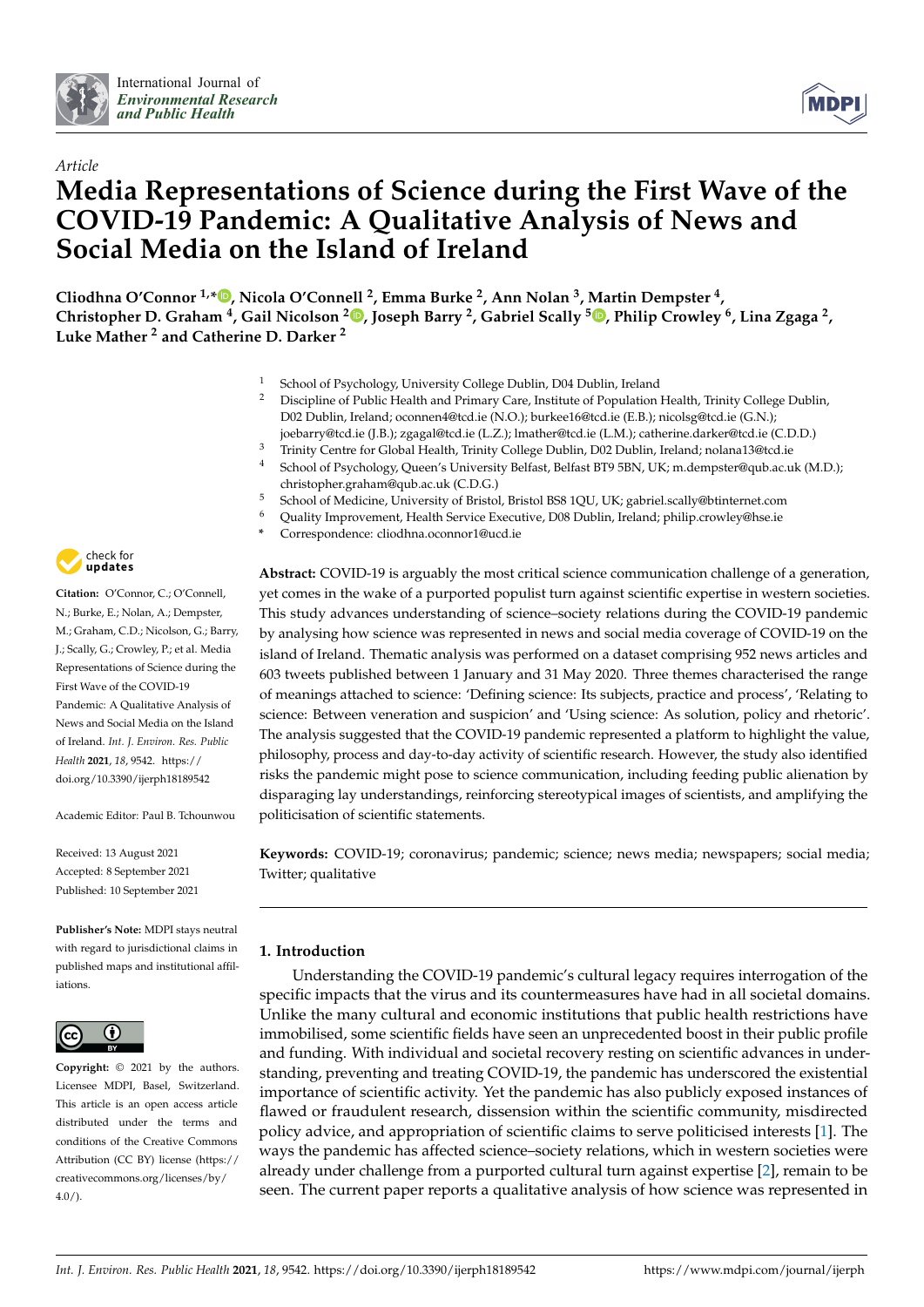news and social media during the early months of the COVID-19 pandemic on the island of Ireland. By inductively exploring the meanings attached to the term 'science' in popular media, the analysis aims to reveal how public discourse defined, interpreted and evaluated science during the pandemic.

#### *1.1. The Science-Society Relationship*

Several social theorists have characterised public responses to science as profoundly ambivalent [\[3–](#page-19-2)[5\]](#page-19-3). The demise of religious influence in post-industrial Western societies allowed science to forge a monopoly on the production of credible knowledge. However, Habermas [\[5\]](#page-19-3) contends that the resultant proclivity for tackling social problems through technocratic solutions undermined opportunities for democratic public participation in decision-making, feeding an 'institutional alienation' in which sectors of the public feel socially detached from scientific elites. This public alienation from science is further elaborated by sociologists Beck [\[3\]](#page-19-2) and Giddens [\[4\]](#page-19-4), who observe that while technological innovation is a crucial motor of social progress, it has also produced many human hazards, such as environmental pollution, nuclear disasters, and antibiotic-resistant infectious diseases. Disenchantment from science has recently become a growing focus of political discourse worldwide. Public support for populist causes (e.g., Brexit in the UK) or leaders (e.g., Donald Trump in the US or Jair Bolsonaro in Brazil) has been interpreted as reflecting antipathy towards experts, who are equated with elitism and intellectual arrogance [\[2](#page-19-1)[,6](#page-19-5)[–8\]](#page-19-6). This cultural moment was exemplified in the selection of "post-truth" as the 2016 Oxford Dictionaries word of the year, connoting a rise of "circumstances in which objective facts are less influential in shaping public opinion than appeals to emotion and personal belief" [\[9\]](#page-19-7).

The ambivalent quality of the public's relationship with science is borne out by empirical research suggesting lay attitudes to science are complex and contradictory. On the one hand, overt support of the scientific community is high. For example, a 2019 survey of 22 countries identified scientists as the world's most trusted profession [\[10\]](#page-19-8). In the UK, annual surveys show the proportion of the population who trust scientists is increasing, rising from 63% in 1997 to 84% in 2019 [\[11\]](#page-19-9). However, this trust is tempered by pockets of unease with scientific activity. Three-quarters of UK respondents believe funders compromise scientific independence and approximately half believe scientists are "secretive", invest too little effort in communicating with the public, and engage in unregulated activity "behind closed doors" [\[12\]](#page-19-10). Thus, despite globally positive inclinations towards science, sizable portions of the public express reservations that intimate a sense of suspicion.

Within the scientific community, trust in other scientists' findings is sustained by understanding the processes that produce and audit scientific work, such as peer review and conflict-of-interest disclosures [\[13\]](#page-19-11). However, most lay publics are less familiar with research processes [\[14\]](#page-19-12), so rely on other information to infer scientific trustworthiness. Public trust in science can be especially affected by events that highlight the risks or shortcomings of scientific knowledge. For example, the 2011 Fukushima nuclear accident had lasting repercussions for public trust in science in Japan [\[15](#page-20-0)[,16\]](#page-20-1). As the most highprofile science story of a generation [\[17\]](#page-20-2), it is similarly possible that science's inability to prevent the death and destruction wreaked by COVID-19 may weaken public trust [\[18\]](#page-20-3). Research indicates that people who were exposed to local pandemics in early adulthood show lower lifetime confidence in science [\[19\]](#page-20-4). Yet it is also plausible that the pandemic will bolster public support for science by illuminating human populations' existential dependence on scientific developments (such as vaccines). In February 2020, 69% of US survey respondents stated that responses to the approaching COVID-19 pandemic should be led by scientists, with only 14% ascribing leadership roles to politicians [\[20\]](#page-20-5). A survey of 2,237 UK residents in July 2020 found 49% stated their trust in scientific experts had increased due to their work on the COVID-19 response [\[21\]](#page-20-6). However, other research from both the UK and the US finds no discernible change in scientific trust during the pandemic [\[22,](#page-20-7)[23\]](#page-20-8). Indeed, one UK poll suggests the proportion characterising scientists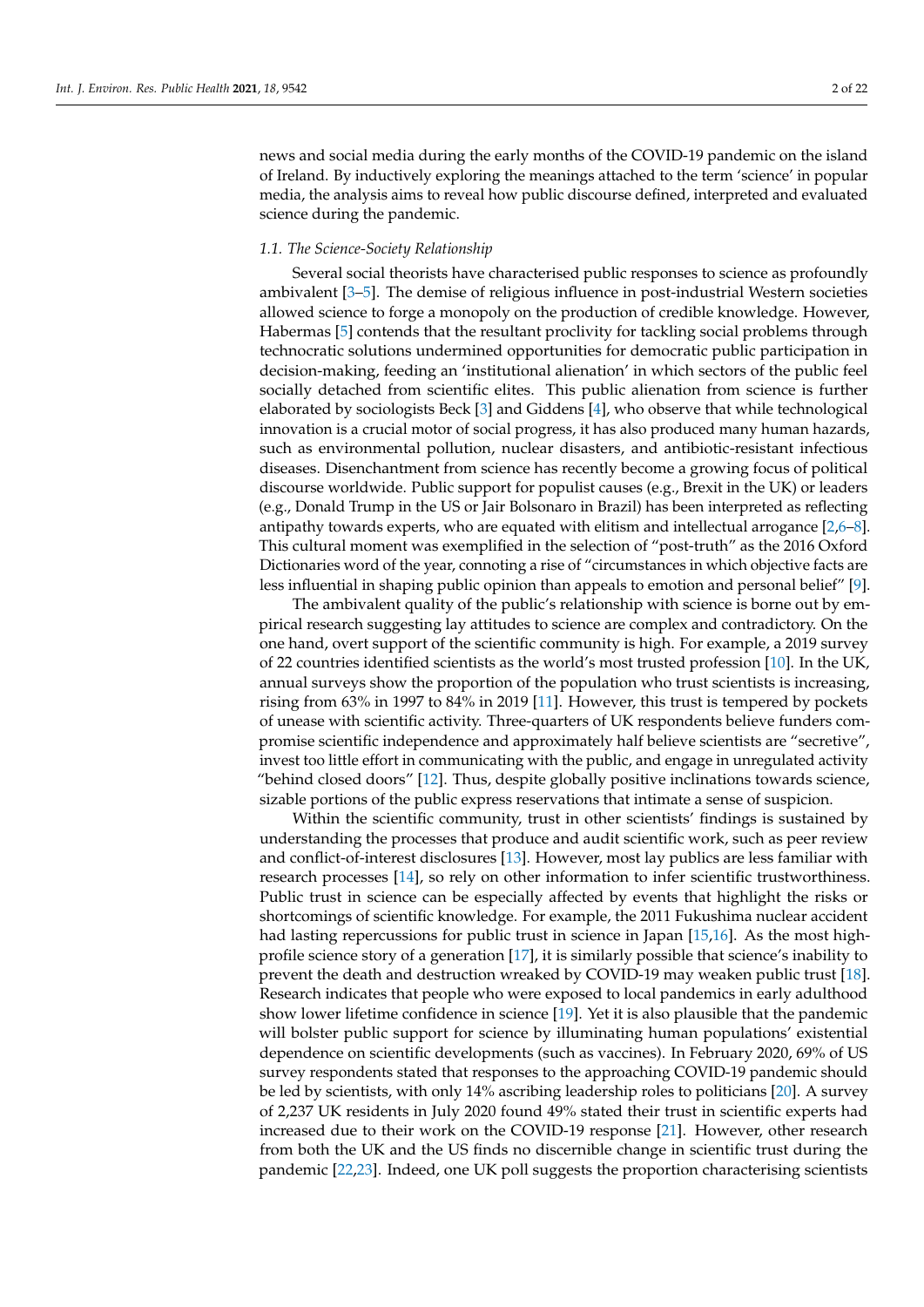as trustworthy slightly decreased during the early months of the pandemic, from 62% in April to 49% in May [\[23\]](#page-20-8).

To date, most research on public orientations to science during the COVID-19 pandemic has emanated from the UK and US—countries which have recorded among the highest deaths per capita internationally to date [\[24\]](#page-20-9). Broadening of research contexts is needed to fully understand societal responses to this global pandemic. The current paper focuses on the island of Ireland. While the Republic of Ireland (ROI)'s COVID-19 mortality rates have been among the lowest in Europe, Northern Ireland (NI), a jurisdiction of the UK, has recorded higher per capita case and death rates [\[25\]](#page-20-10). Little concrete data illuminate public attitudes to science in NI. However, ROI entered the pandemic with high baseline support for science: despite spending below the EU average on research [\[26\]](#page-20-11), Irish residents rank above the EU average in public knowledge and interest in science and have the EU's second-highest levels of optimism about science's societal role [\[27\]](#page-20-12). In 2015, 22% of the population had 'a lot' of trust and 60% 'some' trust in scientific advice, with medical discoveries the category of science attracting most public interest [\[27\]](#page-20-12). A mid-pandemic survey in May 2020 showed scientists ranked with healthcare professionals among the most trusted sectors of society: 87% trusted scientists to tell the truth, a slight increase from 2018 [\[28\]](#page-20-13). In the same survey, 91% of ROI residents reported high trust in the National Public Health Emergency Team (NPHET), the body providing medical and scientific advice on COVID-19 to the Irish government [\[28\]](#page-20-13). This compares favourably with equivalent UK data, where 55% reported trusting the scientists advising the government's COVID-19 response [\[23\]](#page-20-8). However, some pre-pandemic data indicate Irish residents may harbour reservations towards certain aspects of COVID-related science: a 2015 survey found just 27% reported they would have 'a lot' of trust in a scientific statement about vaccines [\[27\]](#page-20-12). Additionally, the two years prior to the pandemic saw extensive media coverage of a scandal involving the national cervical screening programme, which focused public attention on the risk of misleading (false negative/false positive) laboratory tests and the quality of laboratory services [\[29\]](#page-20-14). As this context of globally positive scientific attitudes coexisting with specific scientific controversies resembles many countries worldwide [\[10\]](#page-19-8), Ireland may prove a useful case study to explore how lay publics are assimilating the heightened attention to science brought by COVID-19.

#### *1.2. Science in the Media*

COVID-19 has generated unprecedented levels of coverage in both news and social media internationally [\[30\]](#page-20-15). This media content offers a valuable platform for understanding public engagement with science during the pandemic. As only small pockets of the population come directly into contact with 'pure' science, the media are the primary vessel by which scientific ideas are transmitted to public awareness [\[31\]](#page-20-16). Media do not simply insert information into a 'blank slate' of public consciousness: audience reception is a constructive process, which interprets information through the prism of pre-existing values, identities and beliefs [\[32](#page-20-17)[–34\]](#page-20-18). However, the media can cultivate particular ideas in their audience by selectively directing attention towards specific applications or controversies [\[35\]](#page-20-19). For example, media coverage that linked positions on climate change with specific political affiliations was instrumental in shifting public opinion over time [\[36\]](#page-20-20). Thus, the content of media coverage can both shape and reflect the sociocultural meanings that a scientific topic assumes as it moves into public consciousness.

In recent years, shifting patterns of media consumption have seen increasing delivery of scientific information via online sources such as social media [\[37\]](#page-20-21). Concerns about the rise of a 'post-truth' public sphere often implicate social media platforms, which increase the circulation of information produced by vested interests without quality- or fact-checking [\[2](#page-19-1)[,8\]](#page-19-6). Surveys during the pandemic indicate people desired more information about COVID-19 and actively sought information via diverse sources [\[23\]](#page-20-8). A UK survey found 33% accessed scientific information on COVID-19 via newspapers and 27% on social media, with social media use rising to 44% in the 16–24 age group [\[23\]](#page-20-8). Different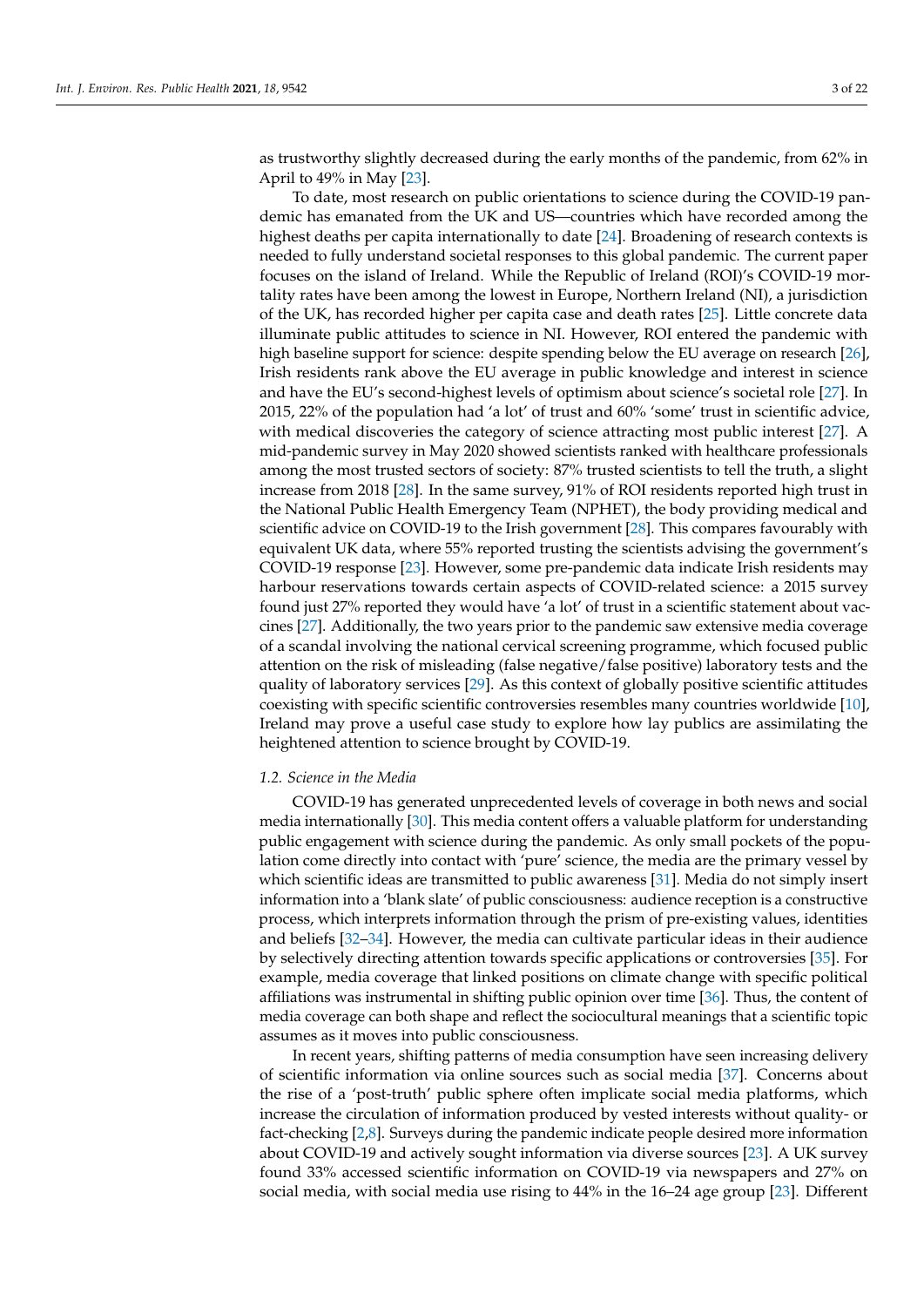media sources show variable relationships with COVID-19 protective behaviours, which (controlling for age and gender) are negatively associated with social media use but positively correlated with traditional media consumption [\[38\]](#page-20-22).

Some literature suggests that a suppressive effect of social media on public health behaviours may be due to exposure to 'misinformation', i.e., posts belittling the severity of the virus or effectiveness of behavioural containment measures. In previous infectious disease outbreaks social media networks, such as Twitter, have been implicated in the spread of misinformation [\[39](#page-20-23)[,40\]](#page-20-24). A recent study found a reliance on social media for COVID-19 news predicted increased endorsement of COVID-19 'conspiracy theories', which in turn correlated with reduced protective behaviours [\[38\]](#page-20-22). Research indicates that people are selectively influenced by online scientific information that supports preexisting attitudes [\[41\]](#page-20-25) and that falsehoods diffuse more rapidly and widely than truthful statements on Twitter [\[42\]](#page-20-26). However, recent coronavirus-specific research has found the reverse, with science-based tweets retweeted more than false information [\[43\]](#page-20-27) and posts from 'reliable' news sources vastly outnumbering those from 'questionable' sources on mainstream social media including Twitter [\[44\]](#page-20-28). Thus, the COVID-19 pandemic may be producing distinct social media dynamics that depart from previously observed patterns. For example, perhaps the gravity of the pandemic, combined with efforts from social media providers to flag and curb content deemed misinformation [\[45\]](#page-20-29), has motivated more screening and sharing of trustworthy information.

The few studies of social media communication about COVID-19 published to date predominantly focus on the veracity of social media content [\[44](#page-20-28)[,46](#page-20-30)[–49\]](#page-21-0). This is asynchronous with broader trends in social studies of science, which have largely rejected the utility of 'deficit models' of science communication, i.e., approaches that focus primarily on evaluating the *accuracy* of lay understandings of scientific information [\[50\]](#page-21-1). Deficit models have been challenged on grounds of the contingent, changeable nature of scientific knowledge (for instance, scientific advice on face-coverings has changed during the pandemic [\[51,](#page-21-2)[52\]](#page-21-3)), and evidence that lay deviation from scientific consensus can reflect adaptive, ecologically rational knowledge rather than error [\[53](#page-21-4)[,54\]](#page-21-5). Moreover, focusing purely on the accuracy of lay understandings offers limited utility for understanding public support of science since the relationship between public knowledge and attitudes is not linear but U-shaped: the most negative attitudes to science are concentrated among those with highest scientific literacy [\[50](#page-21-1)[,55\]](#page-21-6). As such, understanding public orientations to science during the pandemic may be best served not by arbitrating the factual accuracy of media communications, but analysing how communities make sense of new information by relating it to prevailing networks of cultural values, beliefs and ideologies [\[32\]](#page-20-17). Qualitative research is ideally suited to exploring the sociocultural meanings that a scientific topic appropriates [\[32\]](#page-20-17). To date, minimal qualitative research has examined the roles and meanings attributed to science in media communication about the COVID-19 pandemic.

#### *1.3. The Current Study*

The current study explores media representations of science in the early months of the COVID-19 pandemic on the island of Ireland using two sources: news articles and Twitter posts (tweets). This study forms part of a more extensive interdisciplinary project [\[56\]](#page-21-7) examining the psychological, behavioural, media and governmental responses to COVID-19 in Ireland. Previous evidence indicates newspapers and social media are among the sources most used by Irish residents when searching for scientific information [\[27\]](#page-20-12). While numerous studies of COVID-19 on social media are emerging internationally [\[44,](#page-20-28)[46–](#page-20-30)[49\]](#page-21-0), very little research investigates COVID-19 coverage in news media [\[57\]](#page-21-8), despite surveys indicating news media are people's primary source of COVID-19 information [\[23\]](#page-20-8). While newspaper readership is declining, 4-in-5 Irish adults read newspapers weekly before COVID-19 [\[58\]](#page-21-9), with over a quarter stating their newspaper consumption increased during the pandemic's early months [\[59\]](#page-21-10). It is worth noting that national newspapers in Ireland are not polarised along traditional left/right dimensions and do not openly identify with a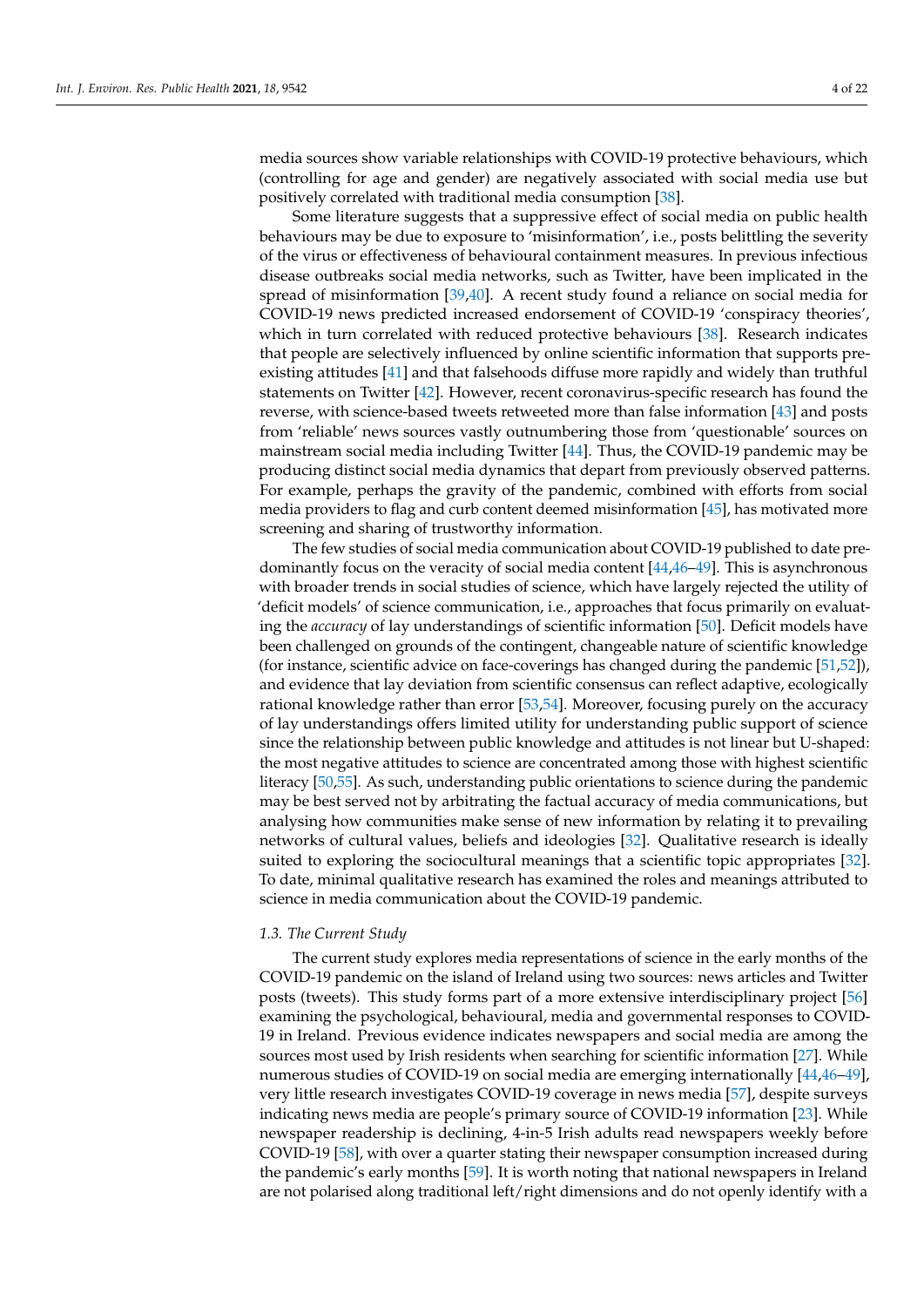particular political ideology [\[60\]](#page-21-11), although some NI newspapers are traditionally affiliated with either a Unionist or Nationalist perspective on the NI conflict.

Irish social media use also increased during the pandemic [\[59\]](#page-21-10). Relative to other European countries, ROI residents rely more on online sources of scientific information [\[27\]](#page-20-12). Twitter is among the most popular social networking sites in Ireland, used by 30% of the ROI population [\[61\]](#page-21-12), and was chosen for this study due to its accessibility for research purposes.

The study applies thematic analysis to identify the range of meanings attached to references to science in both news and social media. The datasets encompass the period from 1 January to 31 May 2020, which captures initial reporting of the outbreak in Wuhan, China; the first confirmed case of COVID-19 on the island of Ireland (27 February); and the 'first wave' of the pandemic in Ireland, which peaked in mid-April with over 1000 daily cases and over 70 daily deaths. The analysis includes media content from both ROI and NI due to the extensive interpenetration of media across the island's invisible land border. While distinct scientific advisory groups informed the jurisdictions' pandemic responses, which at times implemented diverging policy measures [\[25,](#page-20-10)[62\]](#page-21-13), this facilitates an interesting exploration of how public responses to science may be affected by exposure to differing scientific advice on the one landmass. The study does not predefine the specific scientific fields under analysis but instead explores how the category of 'science' was construed, interpreted and applied in popular usage. The exploratory analysis is guided by the research question: how did Irish news and social media represent science during the 'first wave' of the COVID-19 pandemic?

#### **2. Materials and Methods**

#### *2.1. Data Collection*

News articles were harvested from the Nexis Advance database. Boolean searches identified articles published between 1 January 20 and 31 May 20, which contained the keywords "scien\*" and "COVID\* OR corona\* OR SARS-Cov-2". The search identified 952 articles from 11 newspapers with a publication location on the island of Ireland. Table [1](#page-5-0) presents the number of articles that came from each newspaper. Full texts of all articles were downloaded for analysis.

**Jurisdiction Newspaper Number of Articles** Republic of Ireland *The Irish Times* 261 *Irish Independent* 146 *Irish Daily Mail* 108 *Sunday Independent* 69 *Irish Examiner* 59 *The Herald* 10 TOTAL 653 Northern Ireland *Belfast Telegraph* 215 *Irish News* 60

<span id="page-5-0"></span>**Table 1.** Frequency of articles from the newspapers included in the analysis.

Twitter content was acquired from a media analytics service (Vicinitas). To devise an appropriate data extraction strategy, exploratory searches of the Twitter interface identified relevant terms and hashtags used in the Irish context. The dataset comprised tweets geolocated to the island of Ireland and published between 1 January 2020 and 31 May 2020, which contained the words or hashtags "COVID OR COVID19 OR COVID-19 OR COVID\_19 OR coronavirus OR corona OR COVID19ireland OR coronavirusireland OR COVID19northernIreland OR COVID19NI OR COVID19UK". Additional searching within this dataset identified tweets that contained the word-stem "scien\*". A spreadsheet con-

| <b>Iurisdiction</b> | Newspaper                 | <b>Number of Articles</b> |
|---------------------|---------------------------|---------------------------|
| Republic of Ireland | The Irish Times           | 261                       |
|                     | Irish Independent         | 146                       |
|                     | Irish Daily Mail          | 108                       |
|                     | Sunday Independent        | 69                        |
|                     | Irish Examiner            | 59                        |
|                     | The Herald                | 10                        |
|                     | TOTAL                     | 653                       |
| Northern Ireland    | Belfast Telegraph         | 215                       |
|                     | Irish News                | 60                        |
|                     | Sunday Life               | 14                        |
|                     | <b>Impartial Reporter</b> | 8                         |
|                     | News Letter               | $\overline{2}$            |
|                     | TOTAL                     | 299                       |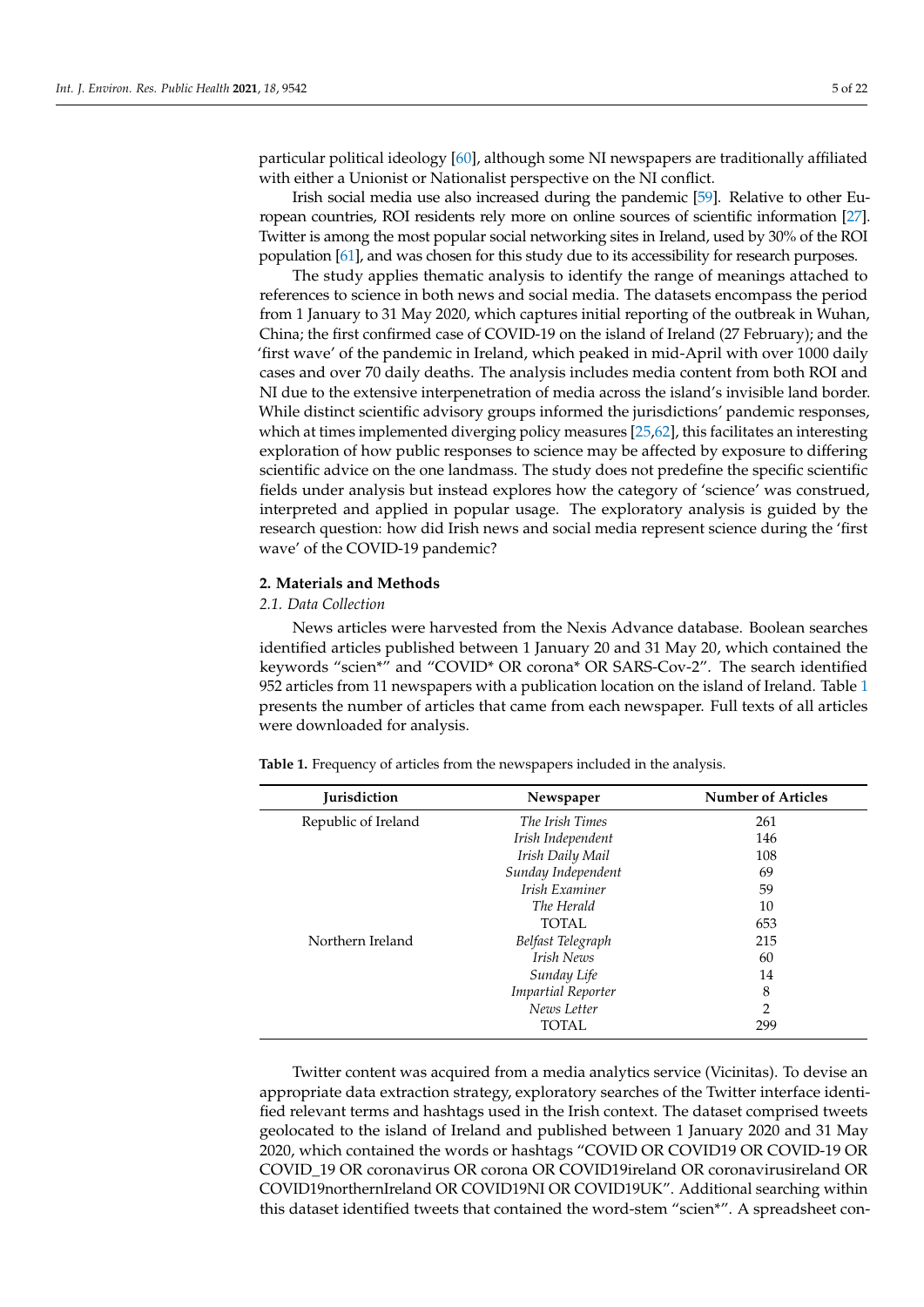taining the content of 603 tweets (Table [2\)](#page-6-0) was extracted for analysis. Due to ethical and data protection restrictions, usernames and other identifying metadata were excluded from the dataset.

<span id="page-6-0"></span>**Table 2.** Frequency of tweets from the Republic of Ireland and Northern Ireland.

| <b>Iurisdiction</b> | <b>Number of Articles</b> |
|---------------------|---------------------------|
| Republic of Ireland | 446                       |
| Northern Ireland    | 157                       |
| TOTAL               | 603                       |

The Twitter and newspaper data were collected independently and had minimal redundancy in their content; only 20 (3.3%) of tweets included a link to an article from one of the newspapers included in the analysis.

#### *2.2. Data Analysis*

All data were imported into NVivo 12 for thematic analysis [\[63\]](#page-21-14). Extensive reading of the data informed inductive development of a coding-frame that reflected recurrent patterns of meaning. A common coding-frame was applied to both news and social media to facilitate a holistic analysis of public discourse. The coding-frame grouped basic codes into broader categories to ensure accessible coding (for instance, the category *'Expertise'* included the codes *'Respect for experts'*, '*Expertise questioned*' and *'Non-experts dismissed'*). The coding frame was entered into NVivo so that data units could be electronically 'tagged' with relevant codes. Each article/tweet was first coded by a single coder, who could apply multiple codes to an article/tweet if relevant. While formal inter-coder reliability statistics were not computed, all coding was reviewed by a second experienced qualitative analyst, with disagreements resolved through team discussion. Additional steps taken to assure the quality of the analysis included maintenance of a detailed 'audit trail', transparent reporting of analytic procedures, ensuring all analytic conclusions were supported by illustrative data excerpts, and attention to discrepant cases [\[64\]](#page-21-15).

Once coding was finalised, NVivo's Query, Crosstab and Matrix functions were used to explore links between codes. These links informed the gradual development of themes and subthemes that reflected the range of meanings ascribed to science. The final thematic structure comprised eight subthemes, assembled into three core overarching themes: '*Defining science: Its subjects, practice and process*', '*Relating to science: Between veneration and suspicion*', and '*Using science: As solution, policy and rhetoric*'. The content of each is outlined below with illustrative quotes. In this qualitative thematic analysis, the priority is interpretative analysis of the range of meanings within the data, rather than quantifying code prevalence [\[65\]](#page-21-16). By including multiple data sources, the intent is not to contrast news and social media content, but rather to identify prevailing trends across the various layers of public discourse.

#### *2.3. Ethical Considerations*

Ethical approval was granted by the National Research Ethics Committee for COVID-19 research (ref. 20-NREC-COV-037). Ethical and data protection guidelines required exclusion of Twitter usernames or handles, making it impossible to obtain informed consent from tweet authors. Social media research guidelines recommend that when informed consent is not possible, quoted social media content should be slightly paraphrased in publications to minimise the risk of identifying original authors [\[66\]](#page-21-17). The quoted tweets below retain the meaning and tone of raw data, but have undergone minor editing (e.g., re-ordering clauses, substituting synonyms). News articles are a matter of public record and quoted verbatim.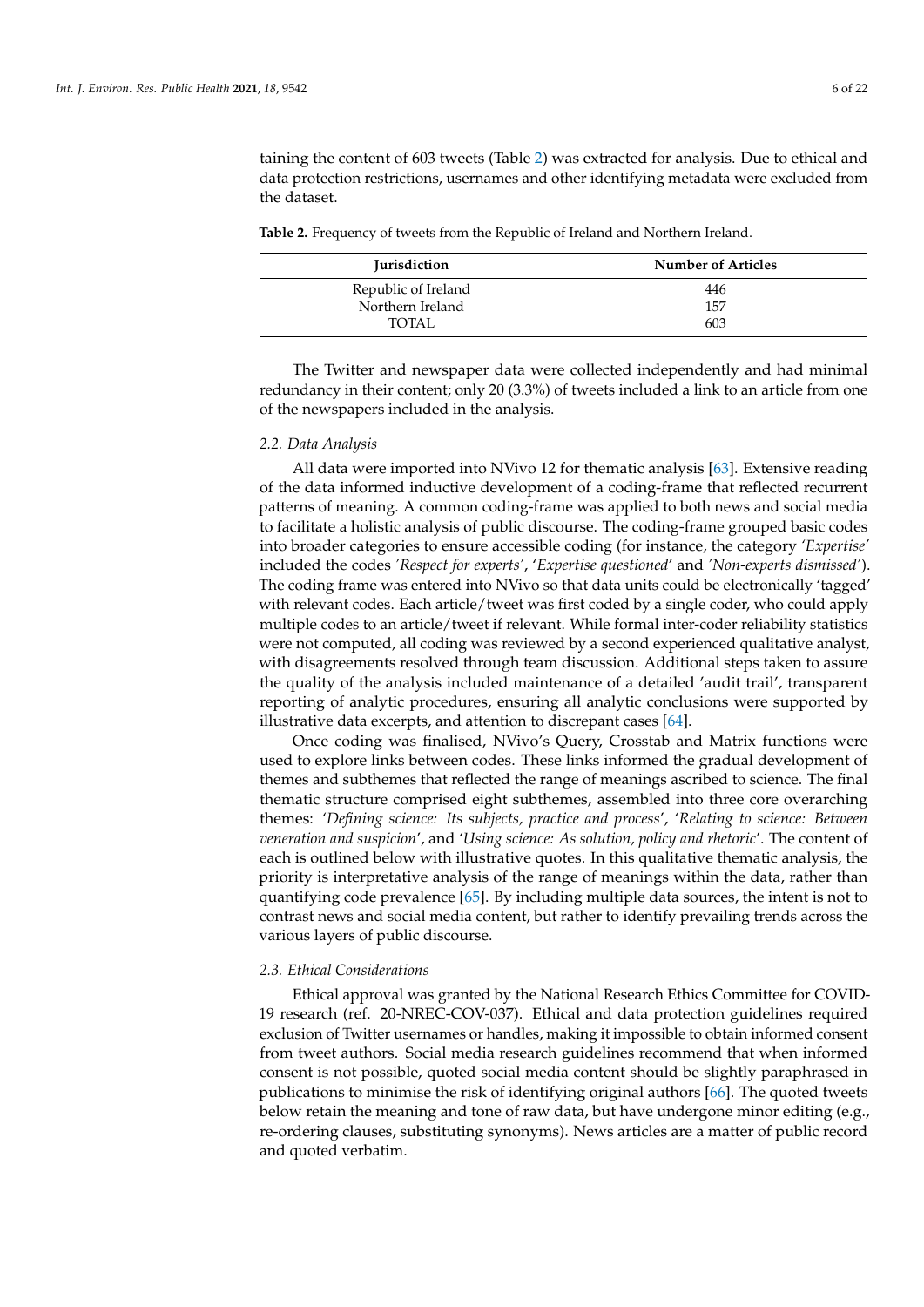# **3. Results**

#### *3.1. Theme 1. Defining Science: Its Subjects, Practice and Process*

This theme captures how the media framed the topics studied by scientists, as well as reports of the day-to-day activity of scientific research, and accounts of the philosophy and epistemology of the scientific process.

### 3.1.1. The Subjects of Science

The emergence of the novel coronavirus prompted specific attention to certain scientific fields, notably epidemiology and immunology. Results of epidemiological modelling studies were widely covered in news media, framed as either optimistic or pessimistic predictions of the near future.

*A Nobel prizewinning scientist has predicted, through analysing raw data, that Ireland's death rate and infection will "burn itself out" in the next two weeks, enabling an earlier exit from lockdown*.

# (*Sunday Independent*, 31 May 2020)

*The single most stark scientific indicator of the wrecking ball that's going to hit was the result of modelling by a team at Imperial College London. It predicted a massive overload of hospitals and many deaths*.

#### (*Irish Times*, 23 March 2020)

In the early stages of the pandemic in particular, news media carried 'explainers' of key unfamiliar scientific concepts. As the crisis developed, such technical concepts began to be mentioned without contextualising definitions, indicating media presumption of audience understanding.

*Over the past few weeks, scientists have built mathematical models to predict what will happen with COVID-19. For the scientists, one of the key figures is the Reproduction number of a disease. This is known as R*.

#### (*Irish Independent*, 21 March 2020)

Juxtaposed against media coverage of highly specialist scientific concepts was the notably non-technical nature of the core public health message. In the months studied, the sole means of infection control were not sophisticated medical interventions implemented by trained experts, but lay citizens' adherence to hand-washing, physical distancing and face-covering. The relatively comprehensible rationale for such practices and their alignment with 'common sense' or folk wisdom was invoked as an advantage in public health messaging.

*[* . . . *] techniques for dealing with pandemics have changed little since the 19th century. Surgical masks are now high-tech, but old fashioned hand-washing is still the core technology for preventing contagion. And by far the most effective way to limit the spread of a virus is to physically isolate all people who may be infected*.

(*Irish Independent*, 6 February 2020)

*Scientists' breakthrough in fighting #coronavirus involves the old wives' tale that says everyone should carry a handkerchief. Coughs and sneezes spread diseases* . . .

#### (*Tweet*, 1 February 2020)

The foregrounding of public behaviour redirected media interest from biomedical to behavioural science.

*[* . . . *] the capacity of the Government, the State and the people to manage this crisis is rooted in the science of how people behave*.

#### (*Irish Times*, 19 March 2020)

However, while research on human behaviour was included within the designation of 'science', some doubt regarding the legitimacy of such expertise remained.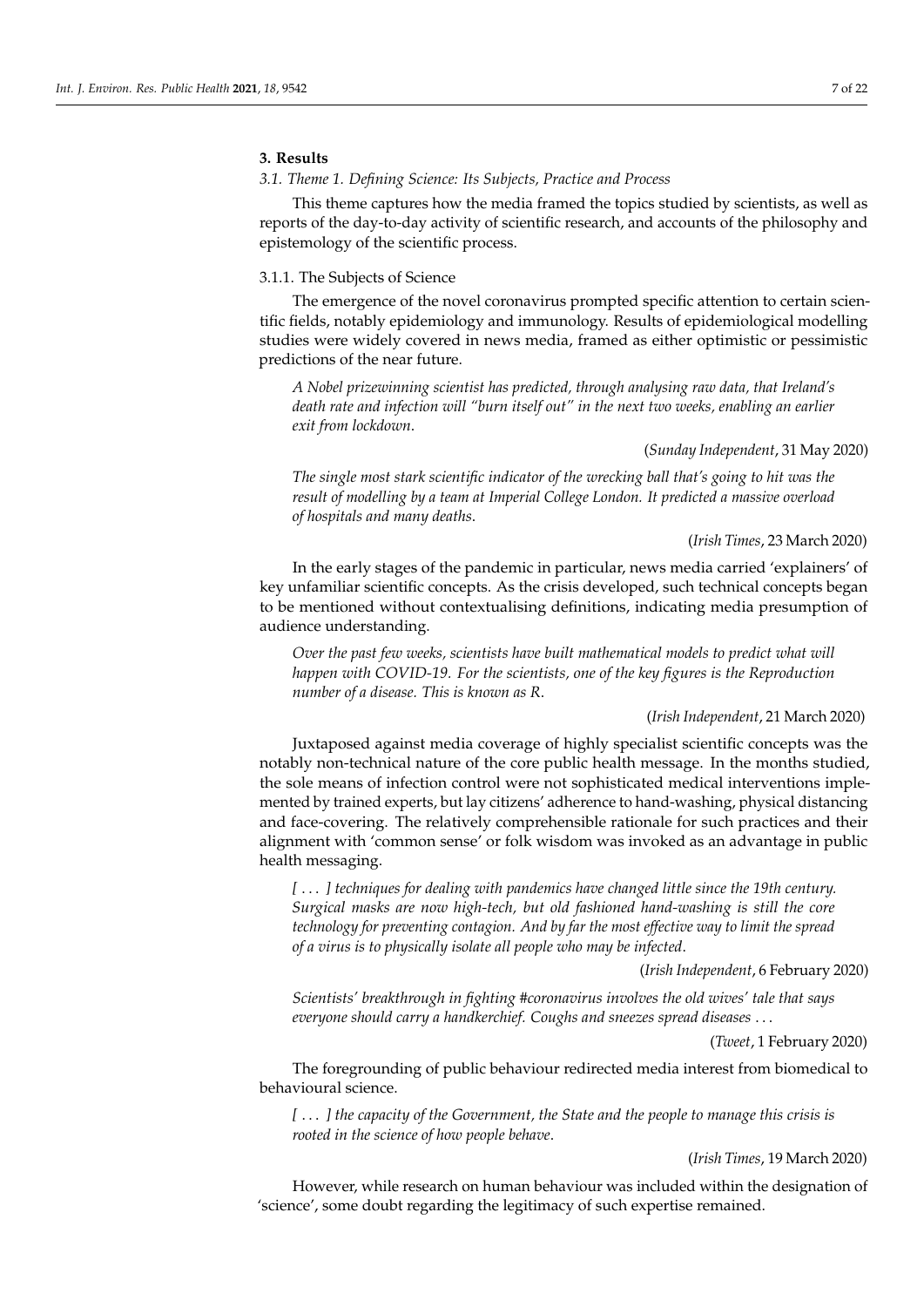*Critics angrily demanded that ministers listen only to medical and scientific experts the sort of people who know how viruses behave and how to stop them—and that was understandable enough. Most psychology is just made-up nonsense, as the more honest ones in the profession privately admit*.

(*Belfast Telegraph*, 27 April 2020)

*On TV debates all economists are now COVID experts*.

(*Tweet*, 23 March 2020)

#### 3.1.2. The Practice of Science

The pandemic proved a platform for publicising details about the day-to-day practice of scientific research. The news media showed particular interest in established procedures of vaccine development, and potential changes to these procedures with COVID-19.

*Scientists are attempting to find ethically acceptable ways of speeding up timelines. Some are considering unconventional ways to speed up the process by injecting healthy adults with live coronavirus. Normally, it would never be considered to test a deadly virus for which there is no cure, but these are extraordinary times*.

(*Irish Times*, 30 May 2020)

The focus on vaccines, along with possible treatments for COVID-19, brought attention to the role of industry in funding and conducting scientific research. News media coverage of pharmaceutical companies' research was often presented within a framework of commercial competition.

*It's the holy grail jab that the world is waiting for. But just how long will it take to produce a safe and effective coronavirus vaccine which can be licensed for global use? There are two races going on at the same time. One is among pharmaceutical companies to produce the first vaccine, and the other is to have a jab that will outrun the spread of the virus*.

(*Irish Independent*, 10 April 2020)

There was both praise and criticism of privatised interests in research and development in the context of a global pandemic.

*In responding to the pandemic, the global scientific community has shown a remarkable willingness to share knowledge of potential treatments, coordinate clinical trials, develop new models transparently, and publish findings immediately. In this new climate of cooperation, it is easy to forget that commercial pharmaceutical companies have for decades been privatising and locking up the knowledge commons by extending control over life-saving drugs through unwarranted, frivolous, or secondary patents, and by lobbying against the approval and production of generics. With the arrival of COVID-19, it is obvious such monopolisation comes at the cost of human lives*.

(*Irish Examiner*, 28 April 2020)

Alongside industry, the pandemic drew attention to another subset of scientific actors: the staff in laboratories who process diagnostic tests.

*Medical scientists play a vital role in quality laboratory diagnostics for COVID-19. They are the unsung heroes*.

(*Tweet*, 5 March 2020)

*Medical scientists working in laboratories across the country are among the unseen heroes working in the background of the COVID-19 response*.

(*Irish Examiner*, 11 May 2020)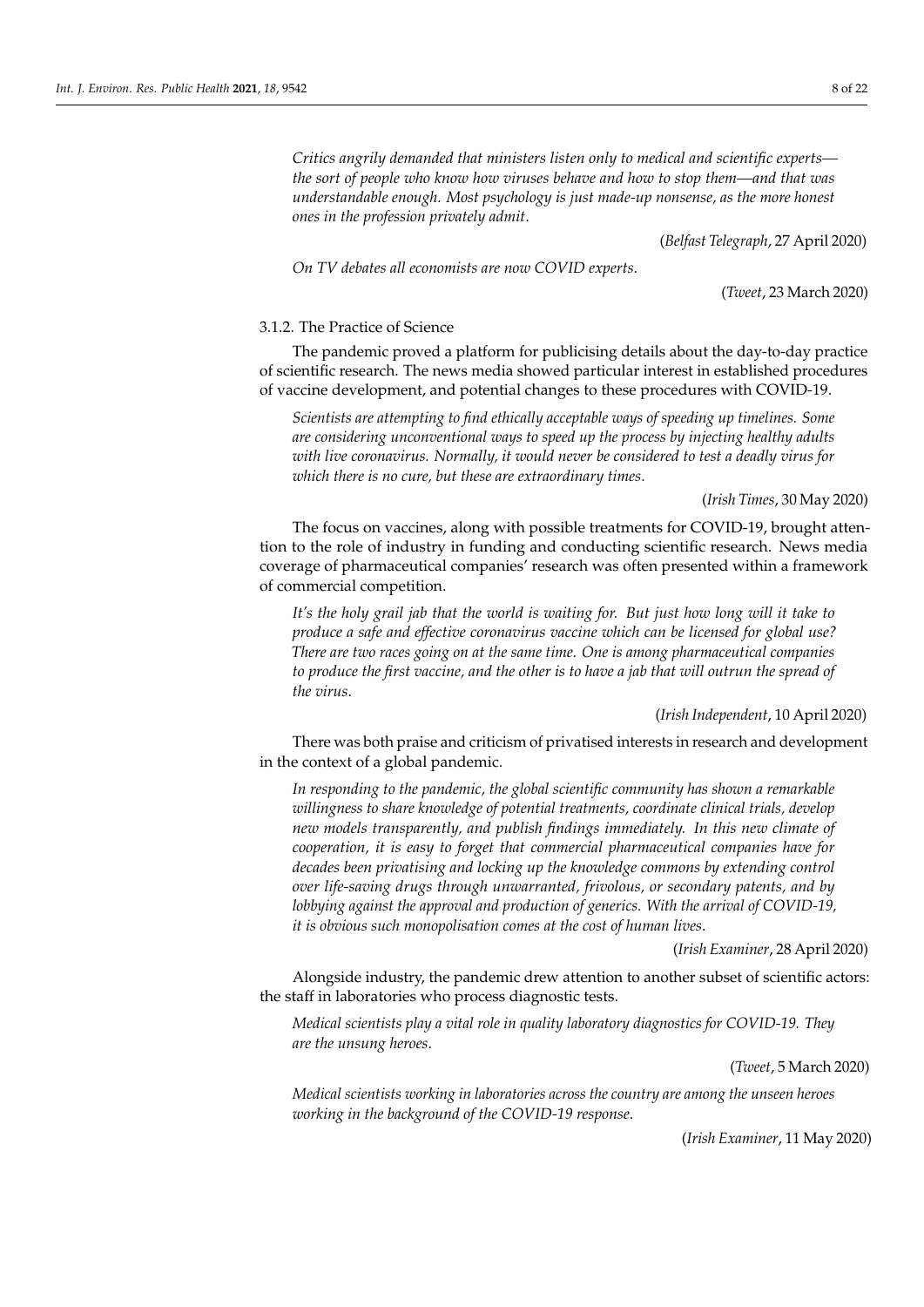#### 3.1.3. The Process of Science

The months analysed contained real-time coverage of emergent research on a novel virus. Scientific advocates grasped this opportunity to reinforce public understanding of the scientific method and philosophy of science.

*[* . . . *] sustaining public trust in science and scientists will require us talking about how science is done, as well as the outcomes of its work. The ways in which scientists reach consensus are as important as the findings: process is at the core of our expertise. [* . . . *] we must make the scientific process more explicit in how we communicate science. In its most basic form, the scientific process is built on experimentation; scientists collect evidence which may or may not confirm hypotheses. This cautious process does not result in absolute certitude. Rather, it quotes findings with error bars. It generalises with caution. It is open and revisionist. Embracing uncertainty, questioning reliability and foregrounding the hypothetical, this process gives us varying degrees of confidence in what we might say*.

### (*Irish Times*, 14 May 2020)

The provisional nature of scientific understanding, which is necessarily subject to disconfirmation with new evidence, was emphasised in numerous media articles.

*The scientists leading the global crisis response are at pains to stress the limitations and the volatility of their projections. A reassuring aspect of the Irish response has been the willingness of the National Public Health Emergency Team, led by chief medical officer Tony Holohan, to admit to mistakes—as they did when they prematurely widened testing eligibility criteria. Politicians are less comfortable admitting to their limitations; listen to how Johnson says Britain will be fine because it has "the best science". But by over-selling our scientists' ability to steer us out of the crisis, we jeopardise public trust in science in the future*.

(*Irish Times*, 18 April 2020)

While certain articles and tweets (often produced by scientists themselves) endorsed scientific uncertainty as indexing the integrity of the research process, others focused on its implication of dissensus within the scientific community. Exposure to conflicting scientific ideas provoked frustration and anxiety, with indications the lay public felt ill-equipped to appraise the relative credentials of competing experts.

*I'm fed up with experts—both scientists and economists—bombarding us every day with daft statistics and scare stories which are often conflicting and only add to the general sense that nobody actually has a clue. These are difficult times and we will face difficult times in future. We all acknowledge that. What's not helping is the daily blitz of contradictory reflection, prediction and supposition. Before COVID (BC), scientists in particular would have been seen as reliable, solid sorts whose pronouncements were evidence-based and therefore pretty much indisputable. You would have assumed that generally there would be consensus because the science was there to back their analysis. But what the current crisis has shown is that scientists are given to more squabbling, feuding and back-biting than the cast of Love Island*.

(*Belfast Telegraph*, 8 May 2020)

Scientific dissensus was positioned as particularly problematic for developing scientifically-determined policy decisions

*But the scientists behind the scenes are the ones having to come up with the answers, the strategy, when there is no obvious scientific consensus. That's the worrying bit. Every time you turn on the TV there are at least three "experts" joining us onscreen from their echoey front rooms to argue with one other. Scientists are only human but they're being depended upon to guide decisions that could cost tens of thousands of lives*.

(*Belfast Telegraph*, 3 April 2020)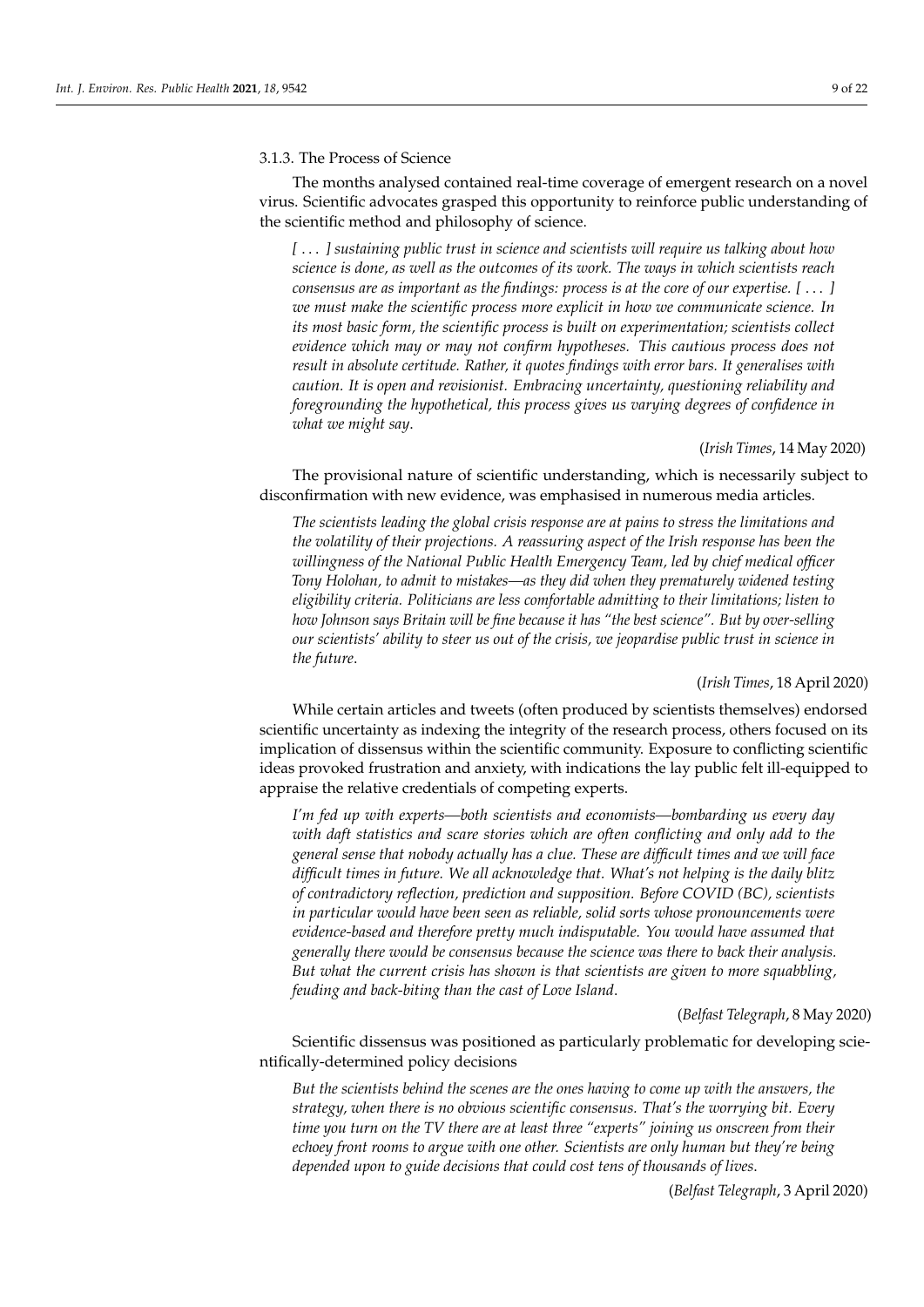*Is the scientific advice used by Leo Varadkar and Boris Johnson conflicting? Surely scientific advice should avoid that? Why we and the southern part of this small island, are acting so differently is puzzling and scary*.

(*Tweet*, 12 March 2020)

# *3.2. Theme 2. Relating to Science: Between Veneration and Suspicion*

This theme describes the range of social and emotional relationships with science, both positive and negative.

#### 3.2.1. Veneration of Science

Throughout the news and social media, there were frequent expressions of admiration of science. These hailed the collective effort of science as an institution, in speedily and effectively responding to a novel public health threat.

*The achievements of the scientific community are incredible given that this virus was first discovered only a few months ago*.

(*Tweet*, 8 March 2020)

*When the COVID-19 strain appeared, scientists were quickly able to analyse it, test for it, trace its mutations, and begin work on a vaccine. While there is still much more to learn about the new coronavirus and its effects, without science we would be completely at its mercy, and panic would have already ensued*.

(*Irish Independent*, 11 March 2020)

On social media, expressions of gratitude sometimes grouped scientists with frontline workers.

*Not all heroes wear capes, some use pipettes and finely-honed analytical skills.*

(*Tweet*, 19 March 2020)

*We are so grateful to the health professionals, researchers and scientists, who are working under huge pressure around the clock to protect us*.

#### (*Tweet*, 14 March 2020)

Admiration of scientific achievement was heavily personalised. The news media carried personal profiles of individual scientists, who had come to national prominence during the crisis. These individuals, such as the Republic of Ireland's Chief Medical Officer Dr Tony Holohan, were ironically imbued with an air of celebrity.

*Is William Gerard Anthony Holohan the coolest man in Ireland right now? Everyone I know thinks so, and it seems the entire nation has come to welcome his daily intrusions into our lives as the ultimate feelgood bedtime story. The chief medical officer for the Irish Department of Health, Tony Holohan has become a shining light of hope during these dark days, someone whose assured delivery and easy style continues to sooth the shattered nerves of the nation and furnish hope that everything will be all right. Women especially display an obvious affection for him, commenting dreamily on his dulcet tones and fatherly demeanour. When he visited hospital recently for a routine check-up, the nation held its breath in similar fashion to Packie Bonner's legendary goalkeeping at the 1990 World Cup. Transfixed ladies say 'Tony' with a husky timbre, paying rapt attention to his spectacles and how he carries his briefs*.

(*Irish Independent*, 13 April 2020)

Newspapers carried profiles of home-grown scientists who were working on coronavirusrelated projects.

*A Fermanagh-born scientist working on a vaccine to stop the spread of coronavirus has spoken of her pride at being involved in the groundbreaking project in the United States*.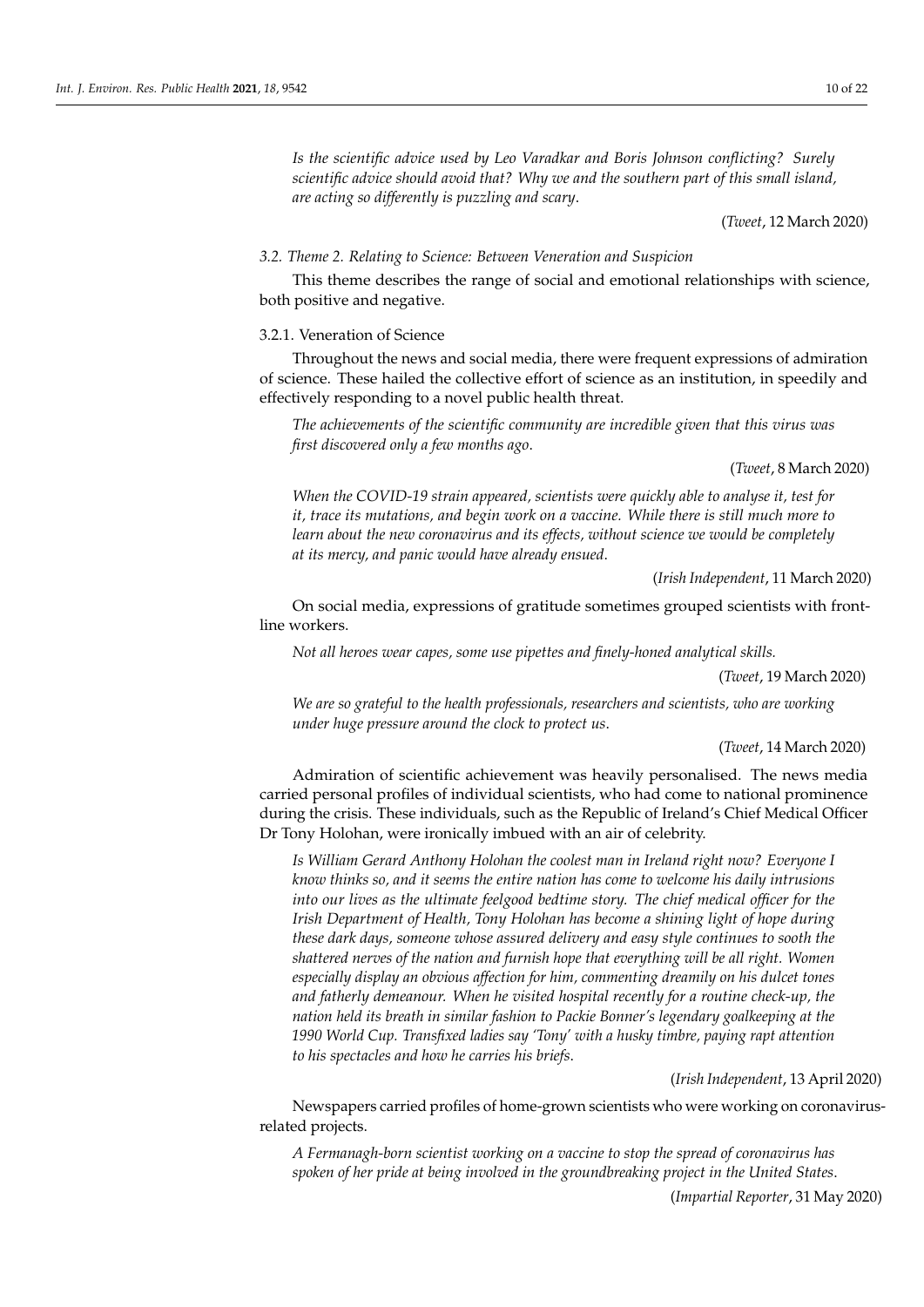Numerous news articles explicitly contrasted the preponderance of public support for science with a contemporary context of declining faith in expertise. The COVID-19 pandemic was positioned as sparking a re-embrace of scientific knowledge and expert authority.

*Experts were falling out of vogue. It is perhaps unsurprising that it took a global crisis of truly unprecedented proportions—to redress this troubling phenomenon. [* . . . *] for the most part, when it comes to questions of science and medicine people seem far more submissive to expertise; far less inclined to claim the authority to wax lyrical on their latest theories; and far quicker to exalt the doctors, scientists and researchers on the frontline. [* . . . *] We need to listen to the experts and we don't have time to tolerate the latest crackpot theory from the telegenic buccaneering ideologues endemic to the British media. It is a small relief in an otherwise troubling time. And while it remains to be seen whether it will have any lasting impact, the heartening resurgence of faith in our experts—though heralded by global crisis—is worth celebrating*.

(*Irish Times*, 27 March 2020)

On social media, expressions of trust in science explicitly juxtaposed it with sources deemed less reliable, notably politicians.

*I will listen to the science and not the politicians—with this virus, the scientific community is my best bet*.

(*Tweet*, 31 May 2020)

*The COVID-19 crisis highlights the value of experts, we need to trust and invest in scientists and researchers rather than populism and simplistic slogans*.

(*Tweet*, 18 March 2020)

Numerous commentators aired hopes that COVID-19 would broker more positive relationships between science and society, which would endure beyond the public health crisis to other societal challenges such as climate change.

*There is an opportunity to re-imagine our relationship with the planet and an opportunity to re-imagine our relationship with science and to understand that we should respect science whether it's epidemiology, climate or any number of other disciplines*.

(*Irish Independent*, 18 March 2020)

However, the veneration of scientific expertise served as a vehicle for some reversion to deficit model understandings of the science–society relationship. Particularly on social media, there were repeated statements that people without scientific credentials should refrain from commenting on the coronavirus response.

*People who aren't scientific experts should save their armchair views on how to deal with COVID-19*.

(*Tweet*, 9 March 2020)

*If you don't do science, be modest, shut up and listen to the experts*.

(*Tweet*, 28 February 2020)

# 3.2.2. Suspicion of Science

Direct criticism of science was rare in either news or social media. Methodological critiques of specific scientific studies were near-absent within the data: when criticism did occur, it primarily arose from frustration with dissenting scientific opinions.

*When one country takes a completely different approach than the rest of the world, it might be time to question the "brilliant" scientists these countries are using*.

(*Tweet*, 21 May 2020)

While a handful of tweets offered an image of scientists as malevolent actors, these were largely humorous or ironic in tone.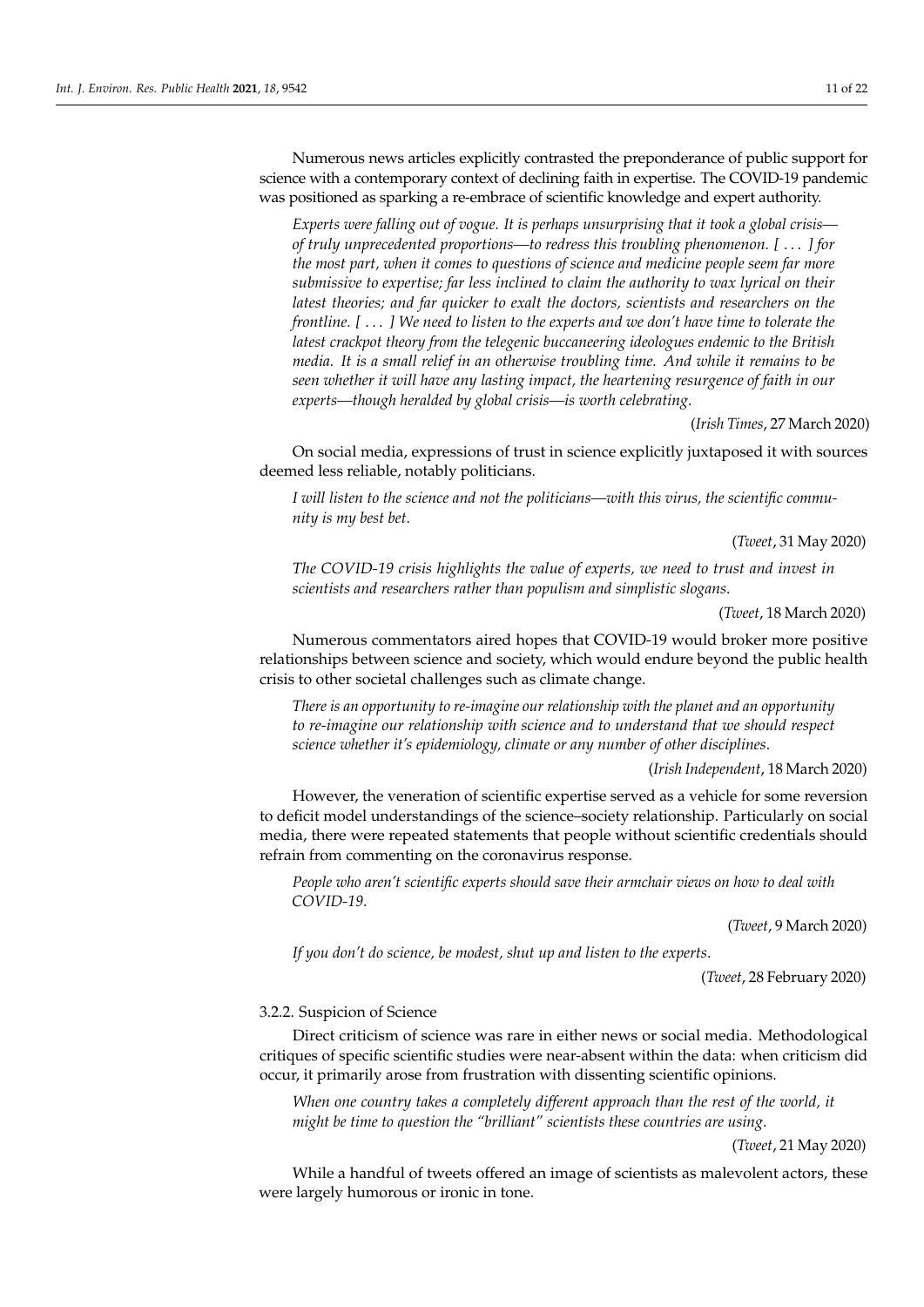*Scientists have produced an exact laboratory replica of the coronavirus... lots of films make me think that's a bad idea*

(*Tweet*, 29 January 2020)

A small number of tweets and news articles mooted the possibility that COVID-19 was created in a Chinese laboratory, and released either deliberately or accidentally.

*Apparently coronavirus escaped from a science lab in China that keeps diseases like Ebola to experiment with. If true, China have a lot to answer for*.

(*Tweet*, 29 February 2020)

*But this obscure story has chilling echoes today for experts who fear the current pandemic— SARS-CoV-2 is the scientific name of the new coronavirus which causes COVID-19 in humans—emerged not from Wuhan's Huanan market, but escaped from one of the city's two laboratories experimenting with bat coronaviruses. One of these laboratories run by the Chinese Centre for Disease Control and Prevention—is very close to the Huanan market*.

(*Irish Daily Mail*, 18 April 2020)

However, in both datasets, the idea that the virus was lab-created appeared much more frequently in the context of articles or tweets refuting this theory.

*The US President said he had seen evidence that the virus came from an infectious diseases laboratory in Wuhan and suggested its release was a "mistake". But Dr Michael Head, a senior research fellow in global health at the University of Southampton, said: "We have good evidence from the genomics research that the virus is not man-made. The scientific world has moved on from this idea. It is unhelpful for high-profile individuals to repeat the debunked conspiracy theories because it undermines the public health response."*

(*Belfast Telegraph*, 2 May 2020)

*A great breakdown of why it's unlikely that coronavirus originated in the Wuhan Institute of Virology, contrary to some Internet opinion. Science communication is so important right now so please share*.

(*Tweet*, 15 May 2020)

Similarly, references to the idea that COVID-19's origins lie in 5G telecoms only occurred in the context of its refutation. Delegitimising such causal accounts was often achieved by disparaging those who endorse them and ascribing the aspersive label 'conspiracy'.

*[* . . . *] why are others so gullible, so quick to believe the most bizarre, nutty things when surely in their heads there must be a small, nagging voice telling them: no, this can't possibly be accurate, logical or advisable? In the case of COVID cures, all of us want to believe there's an answer. Fear makes people clutch at straws. The 5G conspiracy theory comes from a darker place, however. And the sad fact is that there will always be people who believe such nonsense*.

(*Belfast Telegraph*, 23 May 2020)

*Public figures with huge followings should be ashamed for circulating this bogus conspiracy rumour about the origin of the virus*.

(*Tweet*, 30 April 2020)

Some data articulated concern that the pandemic had increased the scale and stakes of the spread of misinformation in society. The news media implicated social media in the dissemination of misinformation.

*Sadly, the rapid perpetuation of falsehoods has been a hallmark of the outbreak. Dubious messages circulating on WhatsApp especially have created needless panic, despite being utterly bereft of any veracity*.

(*Irish Times*, 5 March 2020)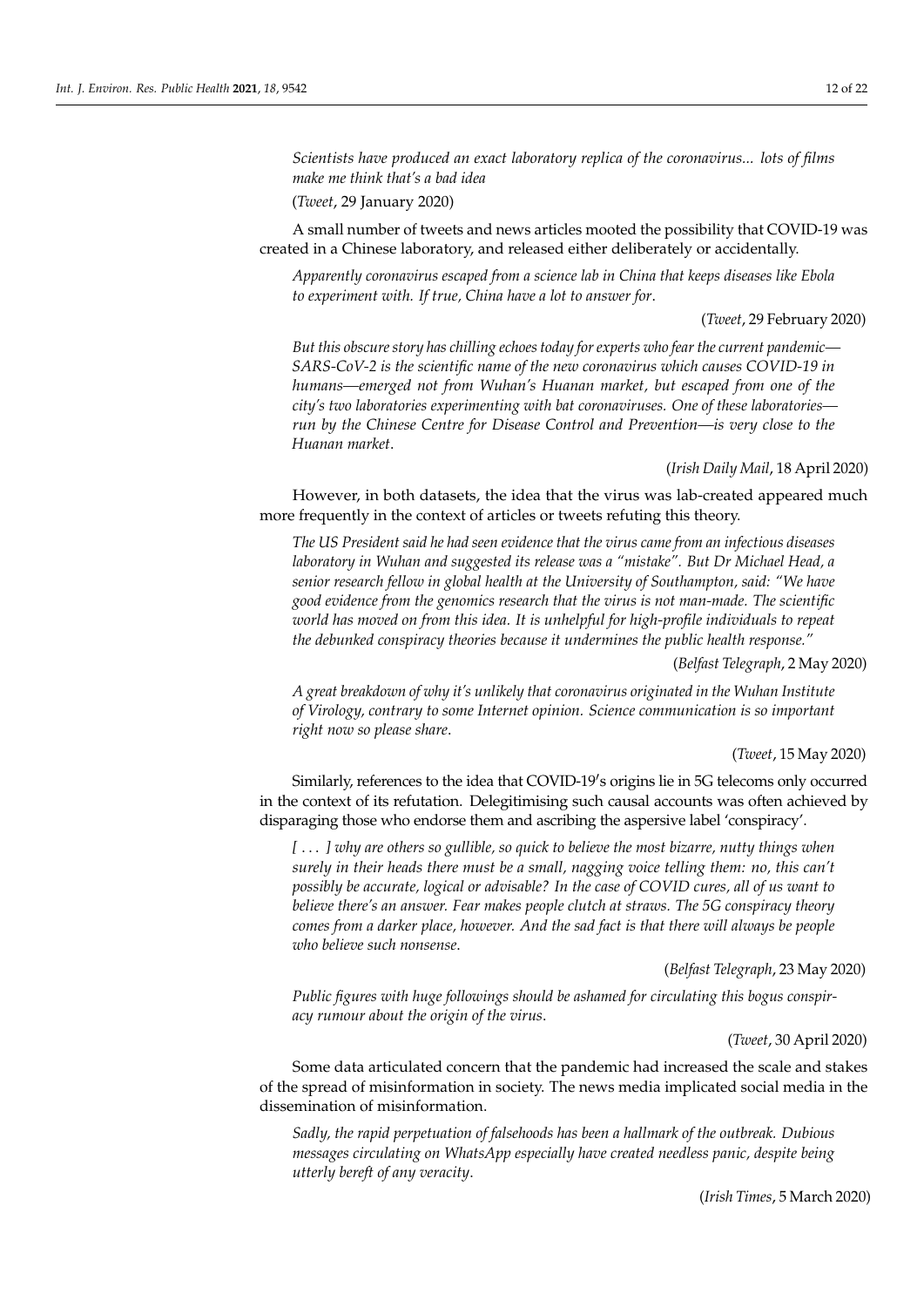*There are fears that Facebook's algorithm could be "radicalising" Irish social media users, and directing them down rabbit holes which promote conspiracy theories about COVID-19*.

(*Irish Independent*, 21 May 2020)

Conversely, the social media data contained criticism of the scientific credentials of mainstream print media coverage.

*There's an article with dangerous assumptions of immunity in the Independent with no peer reviewed studies or scientific articles checked*.

(*Tweet*, 5 April 2020)

*As a long-time subscriber to The Economist, this article lacks ANY scientific research on the link between Coronavirus survival and smoking and is circumstantial at best*.

(*Tweet*, 3 May 2020).

#### *3.3. Theme 3. Using Science: As Solution, Policy and Rhetoric*

The final theme captures media representations of science's functions in society: to directly resolve the COVID-19 pandemic, inform evidence-based public policy, and serve rhetorical purposes in political discourse.

#### 3.3.1. Science as Solution

Science was frequently positioned as the only means of escape or rescue from the threat of COVID-19 and its societal disruption. In both news and social media, science was framed as a repository of hope in anxious times.

*There are plenty of other new viral candidates waiting in the wings, guts, breath and blood of animals around us, and any one of these infections, along with countless asyet-unknown zoonoses, could cause a global disaster beyond the worst nightmares of Hollywood. Our hopes must lie, as ever, in science*.

(*Irish Daily Mail*, 27 January 2020)

*When I wake up each morning I google "Covid19 cure or vaccine". Godspeed to all the amazing scientists*.

(*Tweet*, 23 March 2020)

The most highly anticipated scientific breakthrough was an effective vaccine. A vaccine's consequences were framed not merely in terms of reducing morbidity and mortality, but facilitating a resumption of 'normal life'.

*A vaccine will ultimately be the thing that will protect us and allow life to return to normal although in a different world*.

# (*Sunday Independent*, 5 April 2020)

Given the hopes invested in a prospective vaccine, commentators in both news and social media worried that vaccine hesitancy among specific populations (often specifically referring to the US rather than Ireland) would curtail achievement of population immunity. However, within the datasets, no statement directly expressing vaccine rejection or reluctance was identified.

*[* . . . *] only half of Americans said they would be willing to get vaccinated if scientists are successful in developing a vaccine, according to a poll*

(*Irish Examiner*, 28 May 2020)

*Given much of the US public actively reject anything from experts or science, I expect numerous waves of COVID-19 in the States before this is over. Convincing people to use vaccines won't be an easy task*.

(*Tweet*, 17 April 2020)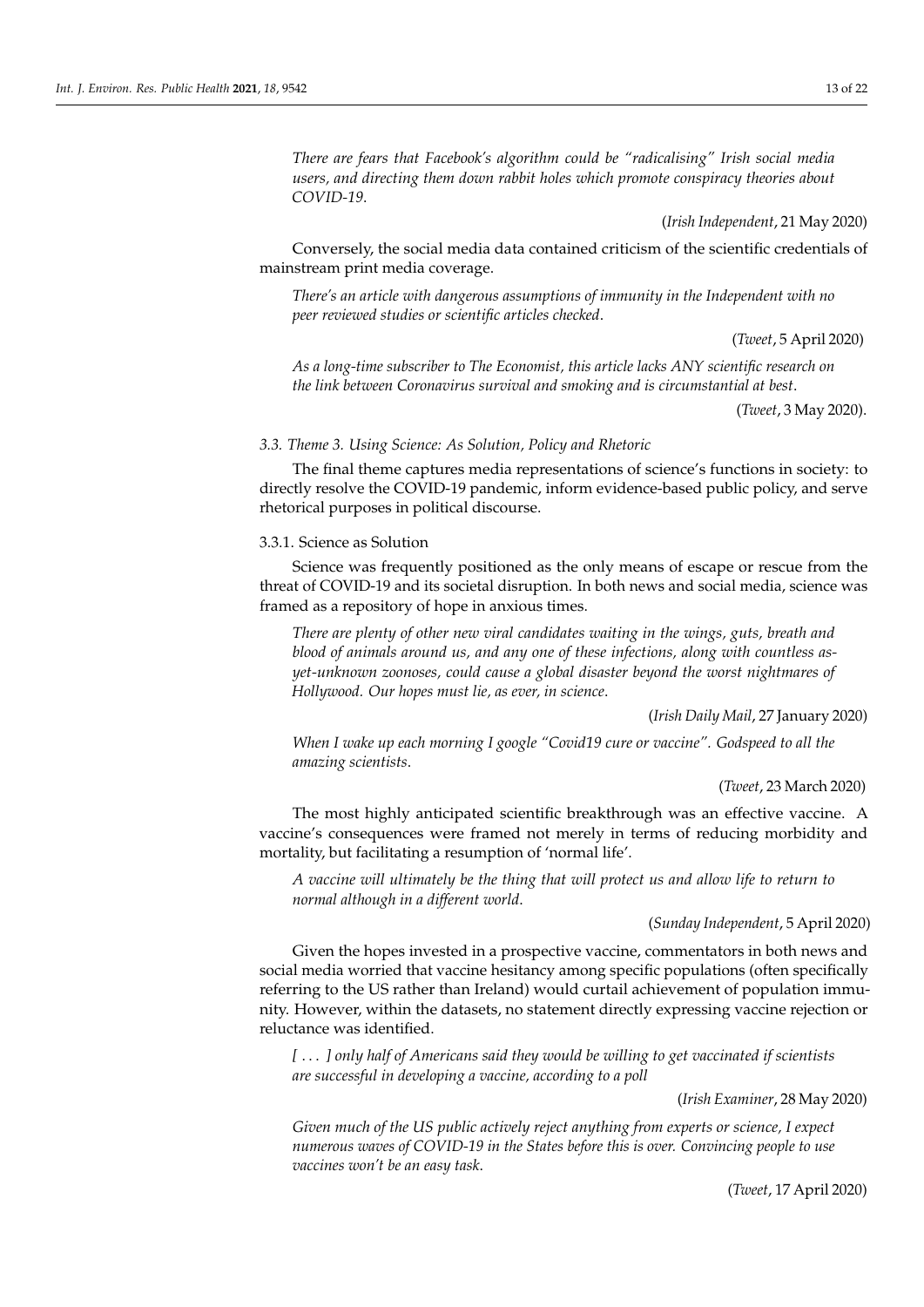# 3.3.2. Science as Policy

While society awaited COVID-19 vaccines or treatments, the only means of controlling the virus lay in constraining public behaviour. Both news and social media reflected a conception that scientific experts had a leading influence in determining specific political decisions, such as banning mass gatherings, requiring face-coverings or restricting travel.

*The previous advice was to wear a mask if you had a cough, because the cough droplets containing the virus would be trapped in the mask. But when we learnt that you can spread the virus without symptoms, and even by just speaking, it made sense for everyone to wear a mask, and it still does. The science worked: it changed our view on masks*.

(*Sunday Independent*, 24 May 2020)

*Sadly science says no to mass gatherings in 2020*.

#### (*Tweet*, 16 April 2020)

There was widespread explicit and tacit approval of the notion that policy should be based on scientific evidence. Science was privileged above potential alternative influences on policy decisions, such as political interests or public opinion.

*[* . . . *] the idea that something as nebulous as public opinion could be the key factor in a decision of such critical importance—one that requires the most thoroughly-researched, deeply-nuanced scientific judgments—disturbs me. [* . . . *] This is no time to put our faith in the wisdom of crowds. The science may be flawed, it may lack vital data, and it may be disputed—but right now it's all that we've got*.

(*Belfast Telegraph*, 16 April 2020)

*Lives are more important than political careers so we should rely on facts and defer to the experts*.

#### (*Sunday Independent*, 19 April 2020)

Suggestions of political leaders ignoring scientific advice attracted criticism. In ROI media, this usually related to other jurisdictions: Ireland's regard for scientific advice was contrasted favourably with other countries such as the UK, who were presented as insufficiently science-led in their pandemic responses.

*Where countries on either side of us have flip-flopped and changed tack with astonishing rapidity, the Irish authorities have followed a graduated approach based on the best available international and local advice. In other countries, some politicians have played politics with the pandemic, but in the State the lead has been taken by scientific experts, with the Government effectively playing a support role that has demanded the provision of large sums of money*.

(*Irish Times*, 26 March 2020)

I *would like to see the science behind this decision. The stats and projections from other countries make me question these suggestions from Boris Johnson*

#### (*Tweet*, 13 March 2020)

However, agreement that scientific advice should determine policy decisions was not universal. As the pandemic developed, there emerged a dialectical narrative that positioned science and economics as contradictory forces. Here, 'science' was conflated with exclusively valuing preservation of life, whereas 'economics' represented broader concerns about the prosperity of society and mental wellbeing.

*Given the scale of economic carnage and human misery coming over the hill, every arm of the State should be on a war footing to save small businesses. Instead, those in tourism and retail are left exposed on the front line as cannon fodder, as Ireland pursues an economically-reckless scientific experiment to throttle a virus that other European countries are learning to keep at bay. [* . . . *] If the medics' iron-clad influence over national decision-making is not counter-balanced from here on in by pragmatic and assertive economic voices, we risk a deep, self-inflicted gash in society and the economy*.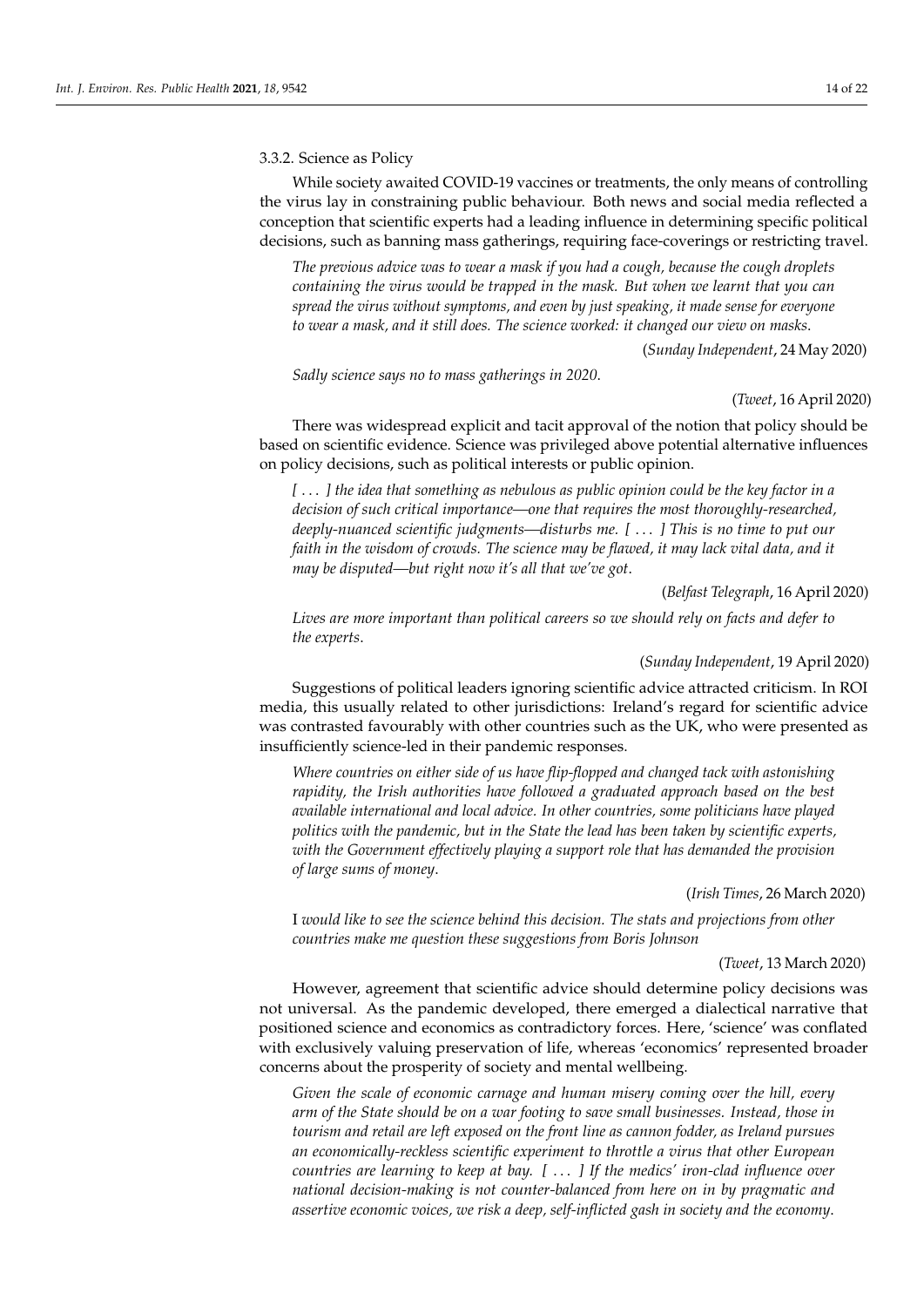(*Irish Times*, 29 May 2020)

*The coronavirus lockdown is an act of unprecedented public restriction, on an unparalleled scale. The government's scientists say it is absolutely necessary in order to save lives, and to avoid the NHS collapsing under the strain of too many seriously ill patients. But the consequences of this vast social experiment—for people's lives, their livelihoods, their liberty, their mental and physical health—are enormous, and radically unpredictable*.

(*Belfast Telegraph*, 3 April 2020)

Nowhere in the data was the validity of the science vs. economics dichotomy challenged. Instead, the dilemma was to be mediated by politics, which was ascribed the task of balancing the apparently competing priorities.

*[* . . . *] the current crisis engages profound ethical and moral dilemmas—because it involves weighing a set of competing imperatives, including public health, unemployment, mental health and social solidarity. These are the ultimate political decisions*.

(*Irish Times*, 24 April 2020)

*If science had its way the lockdown would extend indefinitely until there was a vaccine or a treatment for COVID-19. But the political reality is that treating the country as if it were a giant hospital won't work in the long term*.

(*Irish Examiner*, 30 April 2020)

# 3.3.3. Science as Rhetoric

While the principle of evidence-based policy was largely viewed positively within the data, there was some suspicion that the role of science in policy decisions was more symbolic than substantive. Aspects of the data revealed concern that the rhetorical authority of science was invoked to both justify and delegitimise political decisions.

*Be wary of the politician who responds to criticism by claiming to be following the science. Just as generations of public figures have learned they can evade scrutiny or shut down a discussion simply by invoking legal advice or citing (invariably unspecified) constitutional obstacles, many world leaders have co-opted "the science" as a rhetorical shield against impertinent questions about their handling of the COVID-19 pandemic*.

(*Irish Times*, 18 April 2020)

*Can't help feeling we're being hoodwinked when the government uses the term #ScienceLedAction—scientific endeavour involves airing alternative views to reach consensus and maybe there is no actual consensus on tacking the pandemic*.

On the island of Ireland, the rhetorical functions of appeals to science were highlighted by exposure to differing policy decisions and rationales in the two jurisdictions on the landmass. Observation that NI/UK and ROI political leaders both claimed to derive policy from scientific advice, yet adopted differing policies, raised suspicions about selective or biased invocation of scientific evidence.

*While everyone says they are following the science, one can't help wondering whether Northern Ireland's historic divisions even extend to coronavirus. Who should we follow: London or Dublin*?

### (*Irish Independent*, 14 March 2020)

*At least he's no longer hiding behind the catchphrase of March—"we're following the science"—since clearly the British government wasn't. Though even then Swann [NI Minister of Health], under pressure to adopt an all-Ireland approach, came out with this stunner: "We're following the science as it applies to Northern Ireland." So chemistry is different in Monaghan and Cavan*?

(*Irish News*, 27 May 2020)

<sup>(</sup>*Tweet*, 19 May 2020)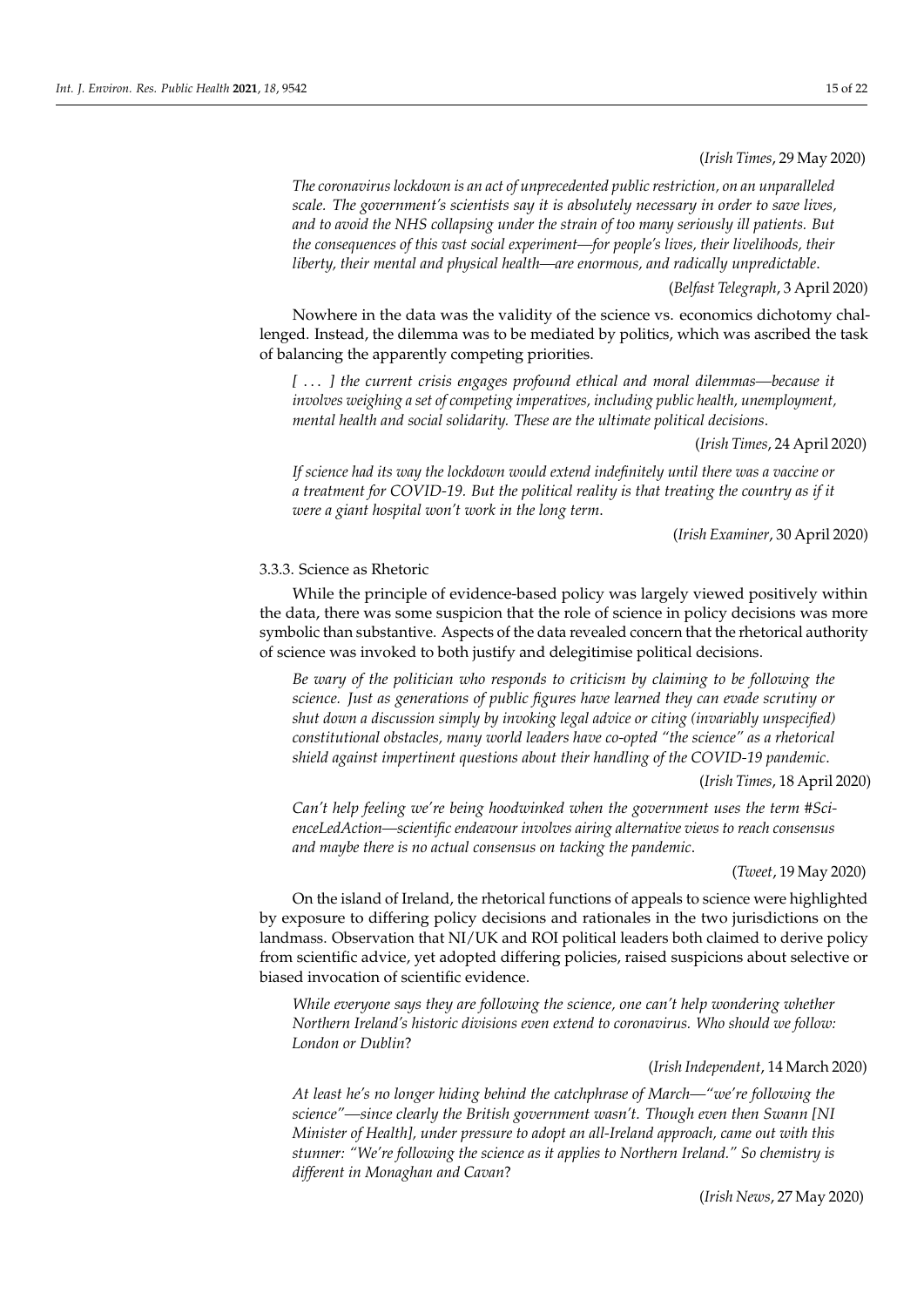*Looks like UK Government are going for herd immunity for #COVID\_19. Expecting 60% of the population to get the virus strikes me as a major gamble with people's lives. Scientists across the world clearly differ*.

(*Tweet*, 13 March 2020)

Further acknowledgement of the politicisation of science involved allusions to suppression of politically damaging scientific results; however, this was only mentioned in the context of other countries, notably China and the USA.

*Scientific research is also being suppressed. According to a later report by the independent Caixin news agency, 'an employee of one genomics company received a phone call from an official at the Hubei Provincial Health Commission, ordering the company to stop testing samples from Wuhan related to the new disease and destroy all existing samples... They were told to cease releasing test results, and report any future results to authorities.'*

(*Irish Daily Mail*, 20 April 2020)

*Aside from COVID-19, another thing the US government got from China is political control of scientists. Congress needs to stand up for science and stop undermining the exchange of ideas within the scientific community*.

(*Tweet*, 28 February 2020)

# **4. Discussion**

COVID-19 is arguably the most important science communication challenge of a generation, yet follows a posited populist turn against scientific expertise in western societies. The current study helps to enlighten public orientations to science during the COVID-19 pandemic, by exploring the position afforded to science in news and social media coverage of COVID-19 in Ireland. Although exploratory and descriptive, the analysis raises some tentative suggestions for science communicators during the pandemic: for example showing how the scientific enterprise can be humanized by describing the day-today work by diverse actors that generates scientific insights; the utility of contextualizing cases of scientific uncertainty or dissensus within accessible explanations of the philosophy and process of science; the need to avoid positioning science as competing with other societal values, such as economic progress; and the importance of avoiding 'deficit model' communications that disparage lay concerns. The study suggests that COVID-19 raises both opportunities and risks for the relationship between science and society.

The analysis showed that representations of science in both news and social media were largely positive. Science was invested with a complex set of emotions including admiration, gratitude and hope. Some media articles explicitly contrasted this apparently revitalised public appreciation of science with a perceived cultural disenchantment from science in recent times. However, it should be noted that the media associated this discontent predominantly with other countries, notably the US and Great Britain. There are no empirical data indicating declining public confidence in science was underway in Ireland prior to the pandemic [\[27\]](#page-20-12). Thus, this analysis does not function as a 'test' of the proposition that COVID-19 has re-ignited societal trust in science, but rather to illustrate how the pandemic offers a platform for expressions of public support for science. These often extended beyond praise of specific coronavirus research efforts, to global endorsements of the process or philosophy of science. This supports suggestions that COVID-19 may boost public valuation of science, raising the potential for spillover effects to other societal challenges such as climate change.

The few negative responses to science evident in the data predominantly involved frustration with contradictory or unclear scientific communications. The data did not reveal evidence of overt rejection or resistance of science. Despite previous concerns regarding the risks of misinformation about COVID-19, particularly on social media [\[38,](#page-20-22)[44,](#page-20-28)[46–](#page-20-30)[49\]](#page-21-0), this did not materialise in this corpus. Endorsement of specific 'conspiracy theories' about COVID-19's origins was extremely rare, with such ideas primarily mentioned in the context of their refutation. This contrasts with previous indications that about half of UK and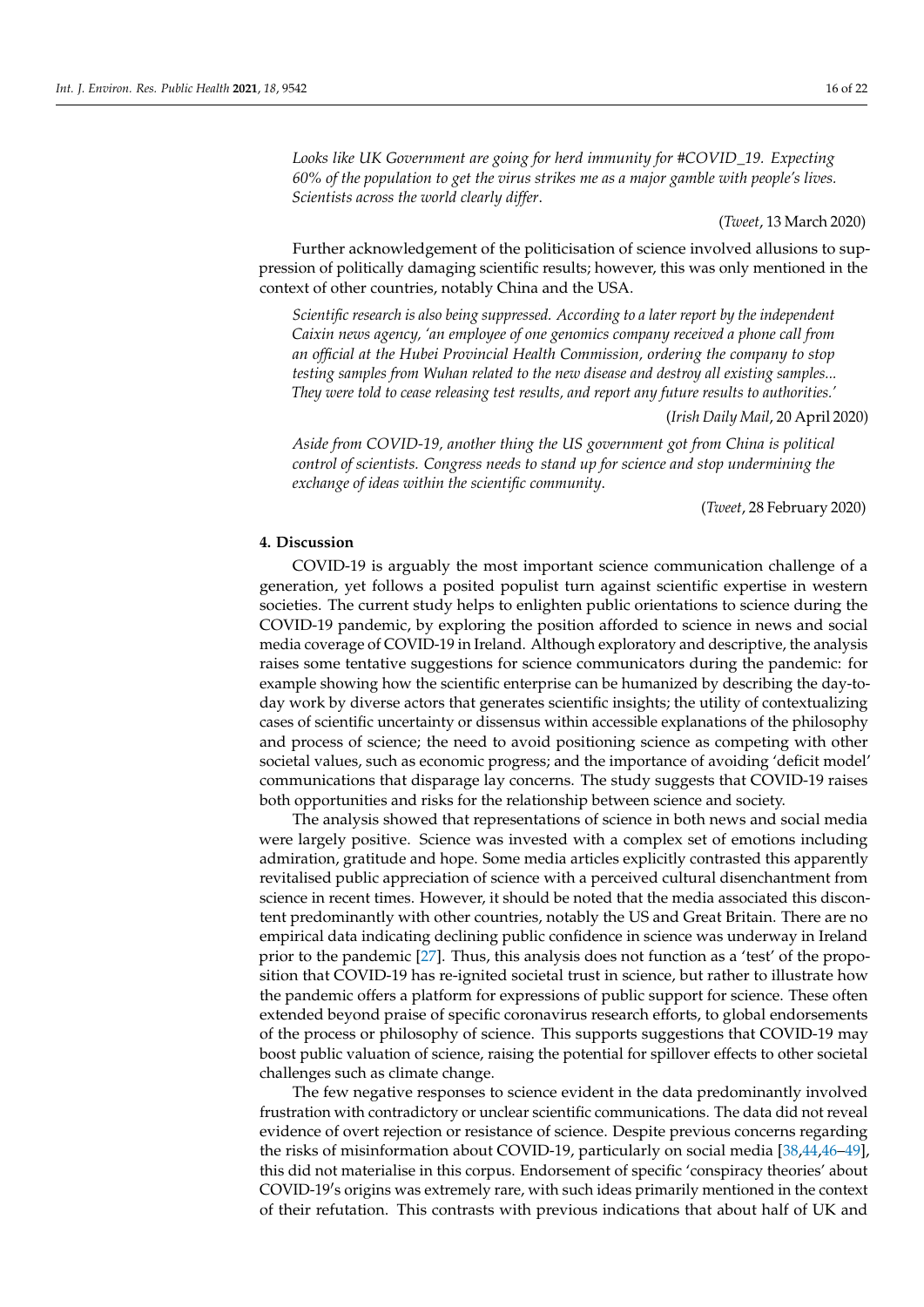US adults have been exposed to COVID-19 misinformation [\[67](#page-21-18)[,68\]](#page-21-19). It is possible that 'conspiracy theories' may be less prevalent in the Irish media environment. Alternatively, such content may be primarily transmitted via networks not sampled in this study (e.g., private Twitter messages or other platforms such as WhatsApp) or preferentially directed towards select user groups by social media algorithms. It is also possible that selection of articles and tweets that included the word-stem "scien\*" may have biased the sample against such content. Furthermore, data were collected before a viable COVID-19 vaccine became available: more vaccine-related misinformation may have since cohered [\[69\]](#page-21-20) (although at time of writing, ROI has one of the highest rates of vaccine uptake in the EU [\[70\]](#page-21-21)). These caveats notwithstanding, the findings do align with recent studies reporting that reliable science-based information outweighs the prevalence of misinformation in social media coverage of COVID-19 [\[43,](#page-20-27)[44\]](#page-20-28).

Cultural concerns about COVID-19 misinformation can express a deficit model of science communication, in their censure of scientifically erroneous lay understandings. Statements that disparaged the contributions of non-scientists to debates about COVID-19 science and policy were evident in the data, particularly in social media. This is consistent with evidence that despite explicit endorsement of dialogical approaches to communication [\[71\]](#page-21-22), deficit model assumptions persist among both scientists [\[72](#page-21-23)[,73\]](#page-21-24) and laypeople [\[74\]](#page-21-25). Importantly, rejecting deficit model approaches to COVID-19 conspiracy theories does not require deeming these beliefs legitimate: they can still be denounced on pragmatic grounds due to their links with reduced protective behaviour, intergroup prejudice and violence [\[38](#page-20-22)[,75\]](#page-21-26). Yet rather than demonising or belittling those who endorse fringe beliefs about COVID-19, a more productive research and engagement strategy may involve exploring the social and psychological functions that those beliefs serve, which include ideologies, identities and fears [\[53](#page-21-4)[,75–](#page-21-26)[77\]](#page-21-27). While the data showed acknowledgement that science could provoke positive emotions such as hope, the analysis did not reveal any media attempts to engage with the emotional experiences that may motivate people to dispute scientific evidence.

During the pandemic, science coverage afforded real-time insight into the evolution of scientific understanding of a unique and unforeseen phenomenon. Perhaps inevitably, this drew public attention to instances of scientific disagreement or changes in scientific advice, for example regarding face-coverings [\[52\]](#page-21-3). Scientific inconsistency may be especially salient in Ireland, where pandemic responses are influenced by three governments (ROI, UK, and the devolved NI Executive), whose policy decisions and rationales differed at specific points during the pandemic [\[62\]](#page-21-13). Recent experimental research indicates media coverage of scientific uncertainty may be a double-edged sword [\[78\]](#page-22-0). Downplaying uncertainty in COVID-19 modelling yields immediate gains for public trust in science and support for science-based policy; however, this risks longer-term damage to trust if projections ultimately prove inaccurate [\[78\]](#page-22-0). In this analysis, observation of inconsistency in scientific statements did cause immediate frustration in both news and social media. However, this was tempered by numerous media articles that used the pandemic to illustrate how the philosophy of science renders all scientific knowledge provisional and subject to change. This coheres with Kreps and Kriner's [\[78\]](#page-22-0) recommendation that explaining and contextualising the uncertainty inherent in scientific knowledge represents the most strategic approach for promoting sustainable public confidence. COVID-19 may offer an opening to raise awareness of scientific uncertainty [\[79\]](#page-22-1) and specific quality-control processes such as peer review [\[17\]](#page-20-2) or randomised controlled trials [\[80\]](#page-22-2).

Beyond abstract issues of scientific epistemology, the pandemic also offered the opportunity to raise awareness of the daily realities of scientific research. Previous research suggests lay alienation from science is reinforced by stereotypical media portrayals of scientists, which emphasise men with white hair and lab-coats who display obsession, eccentricity and social awkwardness [\[81–](#page-22-3)[85\]](#page-22-4). This analysis showed that COVID-19 coverage emphasised the diversity of scientific actors, who encompass lab technicians and pharmaceutical employees as well as university scientists. Personalised profiles of individual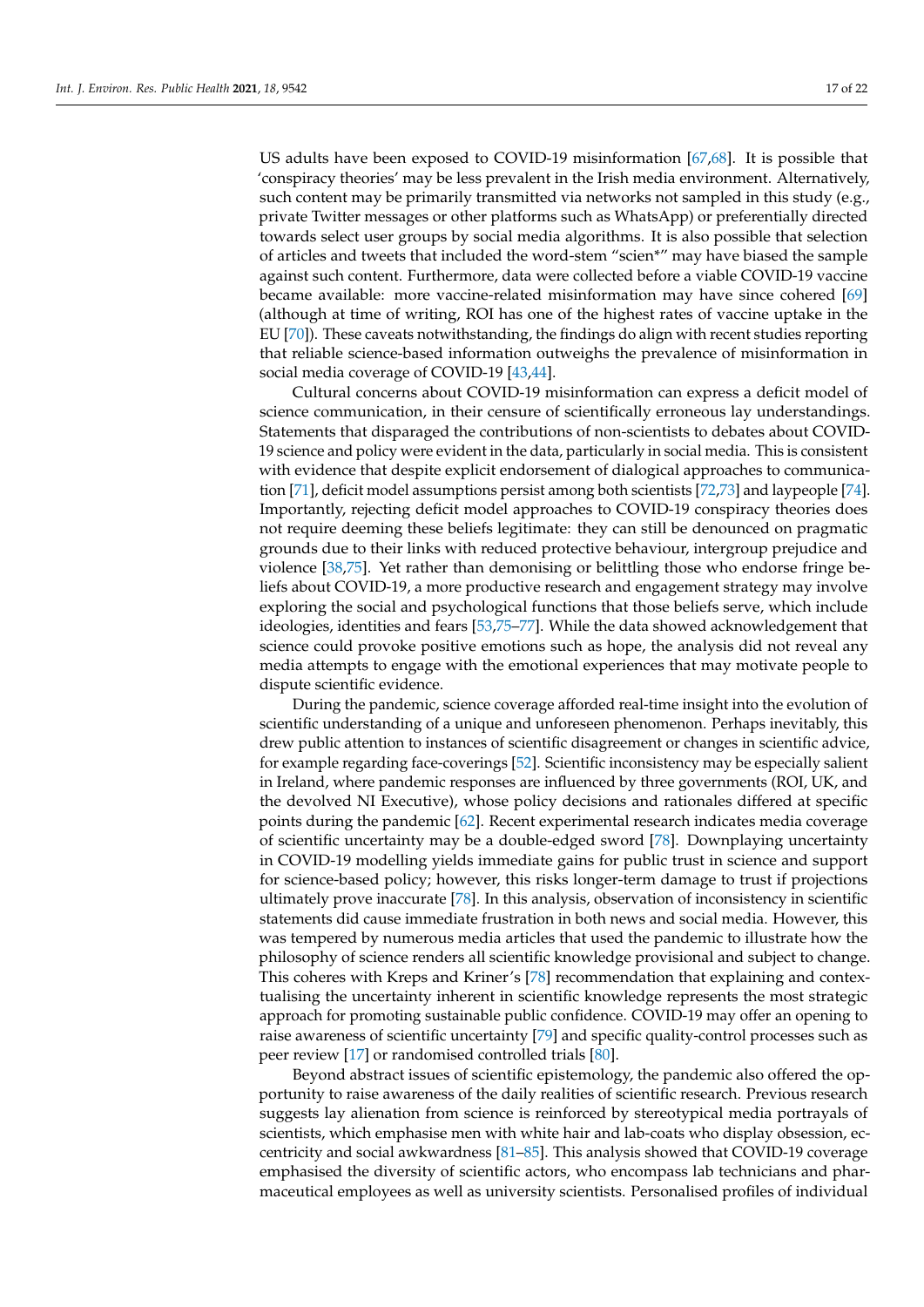scientists may humanise the scientific enterprise, although possibly also risk undermining understanding of science as a collective, team-based enterprise. It should be noted that most of the scientific spokespeople featured in the media were white males, which may not assist drives to increase the representation of women or ethnic minorities in STEM disciplines [\[86,](#page-22-5)[87\]](#page-22-6).

A final risk for science communication during the pandemic is the positioning of science in opposition to economic prosperity and community wellbeing. Nowhere in the data was the simplistic science vs. economics dichotomy challenged by observing that a raging pandemic threatened economic progress or that economic disadvantage affects public health. The positioning of politics as the mediator between scientific and economic interests may heighten concerns about the political co-option of science. Media showed sensitivity to the rhetorical functions of science, which was used to justify contradictory political positions during the pandemic. Heightened sensitivity to the politicisation of science may compromise public trust [\[88\]](#page-22-7). However, it could also be argued that public awareness of the selective recruitment of science to serve political interests signals an appropriately critical populace in an international context where COVID-19 science is indeed being widely politicised [\[18,](#page-20-3)[57,](#page-21-8)[78\]](#page-22-0).

#### *Strengths and Limitations*

The contributions of this study should be considered in light of its methodological strengths and limitations. The dataset included a range of news outlets from both ROI and NI, which were complemented by contemporaneous content from a popular social media platform. Media data offer assurance that the ideas analysed have been produced and consumed organically, independently of any preconceived research agenda. However, there is no direct correspondence between media content and public thinking [\[33,](#page-20-31)[34\]](#page-20-18). A recent UK study found only half of respondents trusted media coverage of science, with online sources particularly distrusted [\[12\]](#page-19-10). Moreover, public reception of scientific messages hinges on their match with abiding cultural value-systems [\[89](#page-22-8)[,90\]](#page-22-9). As the media content analysed in this study could be ignored, disputed or reinterpreted by audiences, the analysis does not claim to reflect public attitudes or beliefs. Direct research with members of the public is required to confirm the effects of exposure to this media coverage [\[78\]](#page-22-0).

Further limitations pertain to the parameters of the datasets. Both data collection strategies relied on selection of specific keywords, which may have biased the samples. The Twitter data were restricted to tweets from public accounts with geolocation enabled; while necessary for ethical and logistical reasons, this restricted the number of tweets available and content from such accounts may not be representative of the entire population of Twitter users. Moreover, other social media networks, such as Facebook and WhatsApp, are more used in Ireland [\[61\]](#page-21-12). Although logistically difficult for researchers to access, content from such networks would complement the current dataset. A further study limitation was the lack of data on the sources of the tweets, which made it difficult to discern potential inter-relationships between data units—for example, if different tweets occurred in the same Twitter thread, or whether some tweets were published by social media accounts of the newspapers included in the analysis. A smaller-scale analysis, which tracks the public reception of specific scientific news stories, may yield useful granular detail on communicative dynamics within and between media sources [\[91\]](#page-22-10). Alternatively, a 'big data' approach could identify disparities between different media platforms; for example, news media may depart from social media's documented tendency to focus on short-term over long-term implications of the pandemic [\[92\]](#page-22-11).

Study conclusions are also limited by its lack of baseline data: direct comparison between pre- and post-pandemic media content is necessary to isolate the longitudinal effects of COVID-19. Furthermore, the analysis is restricted to one small region where science is underfunded (World Bank, 2019) and additional research is required to establish international comparability. The current datasets may prove a useful exemplar of responses to COVID-19 in a region where, compared with many other jurisdictions, science is more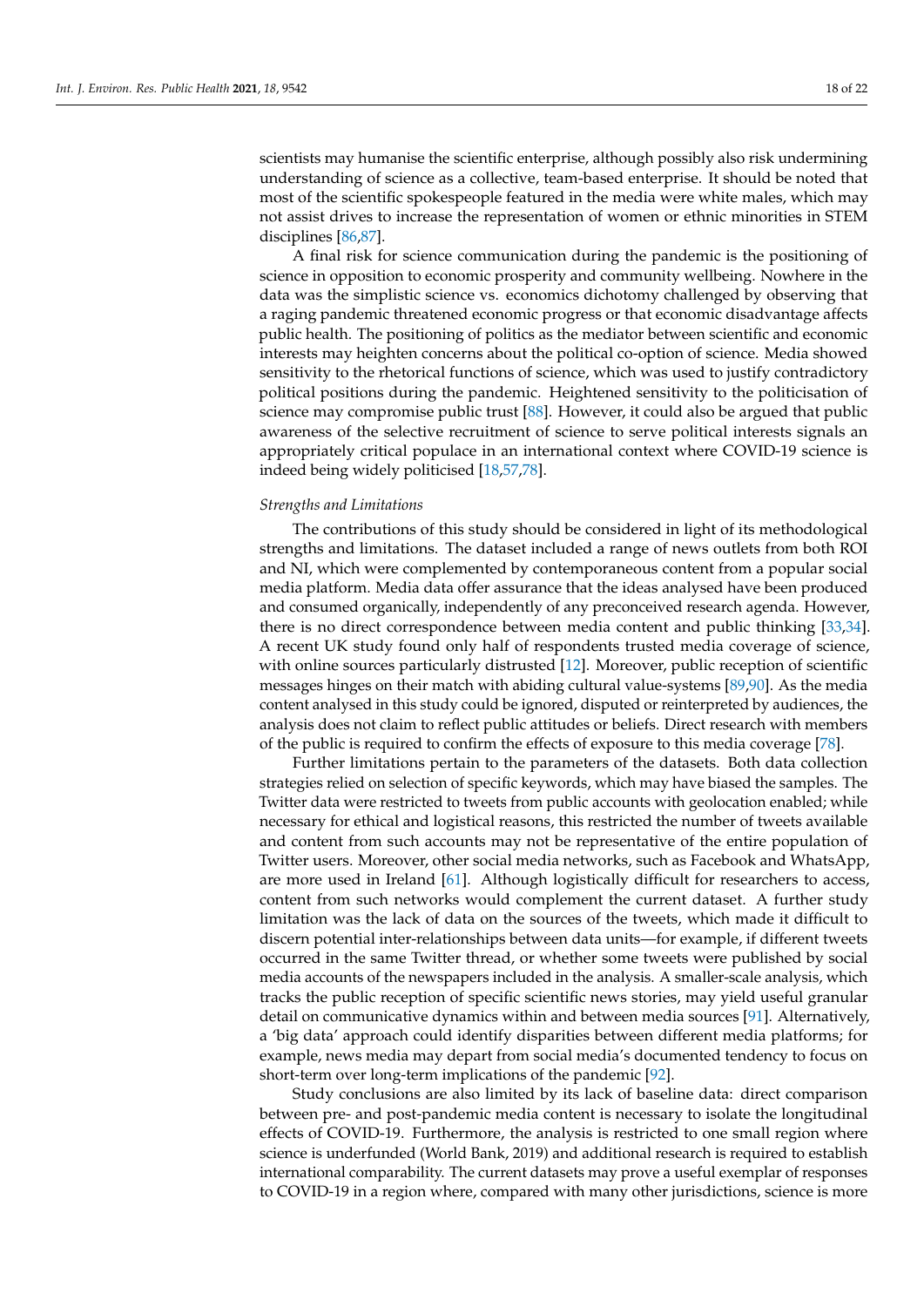trusted [\[28\]](#page-20-13), the media landscape less polarised [\[60\]](#page-21-11), and pandemic responses less politicised [\[93](#page-22-12)[,94\]](#page-22-13). Studies of other countries that entered the pandemic with more precarious trust in science may yield divergent results.

#### **5. Conclusions**

Science invites a multifaceted compound of responses in contemporary society. On the one hand, it is valorised as a critical source of cultural authority, with the appellation of 'evidence-based' functioning to flag the legitimacy of a policy, product or opinion. On the other, science is seen as a socially distant domain, with large segments of the public ready to demur from scientific consensus on politicised issues such as climate change or vaccines [\[95\]](#page-22-14). The current analysis suggests that in the Irish context, COVID-19 has functioned to cultivate appreciation of the value, applications, process and practice of scientific research. The pandemic offered a platform to make a compelling case for the relevance and practical importance of science generally and specific research fields. However, those interested in this opportunity to promote positive science–society relationships should also be aware of several risks, including feeding public alienation by purveying deficit model assumptions, reinforcing stereotypical images of scientists, and intensifying the politicisation of scientific statements.

**Author Contributions:** Conceptualization, C.O., N.O., E.B., A.N., M.D., C.D.G., G.N., J.B., G.S., P.C., L.Z., L.M. and C.D.D.; methodology, C.O., N.O. and C.D.D.; formal analysis, C.O. and E.B.; writing—original draft preparation, C.O.; writing—review and editing, C.O., N.O., E.B., A.N., M.D., C.D.G., G.N., J.B., G.S., P.C., L.Z., L.M. and C.D.D.; funding acquisition, C.D.D. All authors have read and agreed to the published version of the manuscript.

**Funding:** This research was funded by the Health Research Board Ireland and Irish Research Council, grant number COV19-2020-039.

**Institutional Review Board Statement:** Ethical approval was granted by the National Research Ethics Committee for COVID-19 research (ref. 20-NREC-COV-037).

**Informed Consent Statement:** Not applicable.

**Data Availability Statement:** All experimental data to support the findings of this study are available upon request from the corresponding author.

**Conflicts of Interest:** The authors declare no conflict of interest. The funders had no role in the design of the study; in the collection, analyses, or interpretation of data; in the writing of the manuscript, or in the decision to publish the results.

#### **References**

- <span id="page-19-0"></span>1. Yong, E. How science beat the virus and what it lost in the process. *Atlantic* **2020**. Available online: [https://www.theatlantic.](https://www.theatlantic.com/magazine/archive/2021/01/science-covid-19-manhattan-project/617262/) [com/magazine/archive/2021/01/science-covid-19-manhattan-project/617262/](https://www.theatlantic.com/magazine/archive/2021/01/science-covid-19-manhattan-project/617262/) (accessed on 14 December 2020).
- <span id="page-19-1"></span>2. Iyengar, S.; Massey, D.S. Scientific Communication in a Post-Truth Society. *PNAS* **2019**, *116*, 7656–7661. [\[CrossRef\]](http://doi.org/10.1073/pnas.1805868115) [\[PubMed\]](http://www.ncbi.nlm.nih.gov/pubmed/30478050)
- <span id="page-19-2"></span>3. Beck, U. *World Risk Society*; Polity Press: Cambridge, UK, 1999.
- <span id="page-19-4"></span>4. Giddens, A. *Modernity and Self-Identity: Self and Society in the Late Modern Age*; Polity Press: Cambridge, UK, 1991.
- <span id="page-19-3"></span>5. Habermas, J. *On Society and Politics: A Reader*; Beacon Press: Boston, MA, USA, 1989.
- <span id="page-19-5"></span>6. Clarke, J.; Newman, J. 'People in This Country Have Had Enough of Experts': Brexit and the Paradoxes of Populism. *Crit. Policy Stud.* **2017**, *11*, 101–116. [\[CrossRef\]](http://doi.org/10.1080/19460171.2017.1282376)
- 7. Fuller, S. Brexit as the Unlikely Leading Edge of the Anti-Expert Revolution. *Eur. Manag. J.* **2017**, *35*, 575–580. [\[CrossRef\]](http://doi.org/10.1016/j.emj.2017.09.002)
- <span id="page-19-6"></span>8. Marshall, H.; Drieschova, A. Post-Truth Politics in the UK's Brexit Referendum. *New Perspect.* **2018**, *26*, 89–105. [\[CrossRef\]](http://doi.org/10.1177/2336825X1802600305)
- <span id="page-19-7"></span>9. Oxford Languages Oxford Word of the Year 2016. Available online: <https://languages.oup.com/word-of-the-year/2016/> (accessed on 25 January 2021).
- <span id="page-19-8"></span>10. Ipsos MORI. *Global Trust in Professions: Who Do Global Citizens Trust?* Ipsos MORI: London, UK, 2019.
- <span id="page-19-9"></span>11. Ipsos MORI. *Ipsos MORI Veracity Index 2019*; Ipsos MORI: London, UK, 2019.
- <span id="page-19-10"></span>12. Department for Business, Energy, and Industrial Strategy. *Public Attitudes to Science 2019*; Department for Business, Energy, and Industrial Strategy: London, UK, 2020.
- <span id="page-19-11"></span>13. Wilholt, T. Epistemic Trust in Science. *Br. J. Philos. Sci.* **2013**, *64*, 233–253. [\[CrossRef\]](http://doi.org/10.1093/bjps/axs007)
- <span id="page-19-12"></span>14. Field, H.; Powell, P. Public Understanding of Science versus Public Understanding of Research. *Public Underst Sci.* **2001**, *10*, 421–426. [\[CrossRef\]](http://doi.org/10.3109/a036879)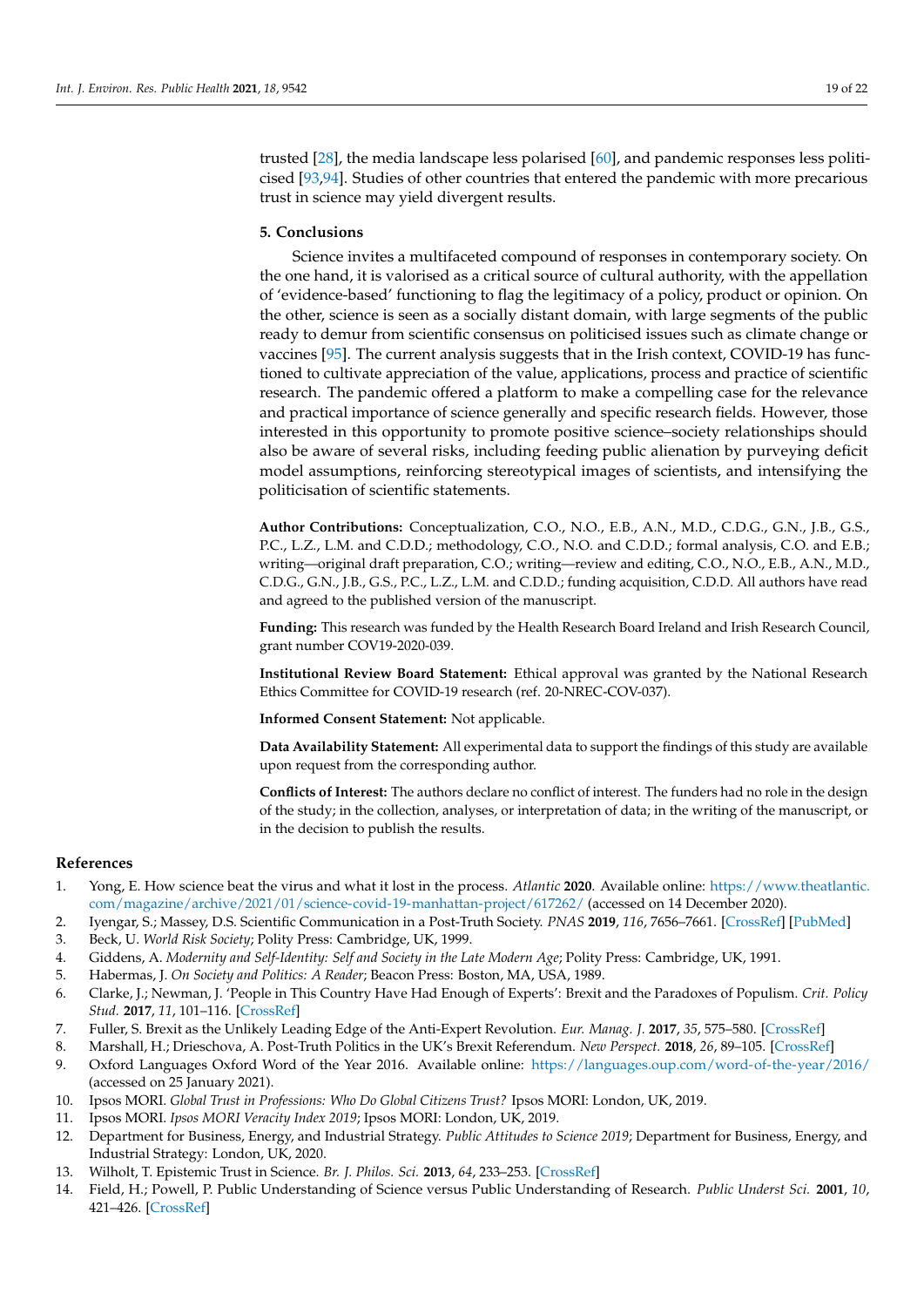- <span id="page-20-0"></span>15. Arimoto, T.; Sato, Y. Rebuilding Public Trust in Science for Policy-Making. *Science* **2012**, *337*, 1176–1177. [\[CrossRef\]](http://doi.org/10.1126/science.1224004)
- <span id="page-20-1"></span>16. Fukasawa, M.; Kawakami, N.; Umeda, M.; Akiyama, T.; Horikoshi, N.; Yasumura, S.; Yabe, H.; Suzuki, Y.; Bromet, E.J. Long-Lasting Effects of Distrust in Government and Science on Mental Health Eight Years after the Fukushima Nuclear Power Plant Disaster. *Soc. Sci. Med.* **2020**, *258*, 113108. [\[CrossRef\]](http://doi.org/10.1016/j.socscimed.2020.113108)
- <span id="page-20-2"></span>17. The Lancet COVID-19: A Stress Test for Trust in Science. *Lancet* **2020**, *396*, 799. [\[CrossRef\]](http://doi.org/10.1016/S0140-6736(20)31954-1)
- <span id="page-20-3"></span>18. Evans, J.H.; Hargittai, E. Who Doesn't Trust Fauci? The Public's Belief in the Expertise and Shared Values of Scientists in the COVID-19 Pandemic. *Socius* **2020**, *6*. [\[CrossRef\]](http://doi.org/10.1177/2378023120947337)
- <span id="page-20-4"></span>19. Aksoy, C.G.; Eichengreen, B.; Saka, O. *Revenge of the Experts: Will COVID-19 Renew or Diminish Public Trust in Science?* Social Science Research Network: Rochester, NY, USA, 2020.
- <span id="page-20-5"></span>20. McFadden, S.M.; Malik, A.A.; Aguolu, O.G.; Willebrand, K.S.; Omer, S.B. Perceptions of the Adult US Population Regarding the Novel Coronavirus Outbreak. *PLoS ONE* **2020**, *15*, e0231808. [\[CrossRef\]](http://doi.org/10.1371/journal.pone.0231808) [\[PubMed\]](http://www.ncbi.nlm.nih.gov/pubmed/32302370)
- <span id="page-20-6"></span>21. Duffy, B. *Coronavirus Fallout: Blame, Trust and the Future of the UK*; The Policy Institute, Kings College London: London, UK, 2020.
- <span id="page-20-7"></span>22. Agley, J. Assessing Changes in US Public Trust in Science amid the COVID-19 Pandemic. *Public Health* **2020**, *183*, 122–125. [\[CrossRef\]](http://doi.org/10.1016/j.puhe.2020.05.004) [\[PubMed\]](http://www.ncbi.nlm.nih.gov/pubmed/32405095)
- <span id="page-20-8"></span>23. Ipsos MORI. *How Has COVID-19 Affected Trust in Scientists?* Ipsos MORI: London, UK, 2020.
- <span id="page-20-9"></span>24. Johns Hopkins Mortality Analyses. Available online: <https://coronavirus.jhu.edu/data/mortality> (accessed on 11 February 2021).
- <span id="page-20-10"></span>25. O'Connor, C.; O'Connell, N.; Burke, E.; Dempster, M.; Graham, C.D.; Scally, G.; Zgaga, L.; Nolan, A.; Nicolson, G.; Mather, L.; et al. Bordering on Crisis: A Qualitative Analysis of Focus Group, Social Media, and News Media Perspectives on the Republic of Ireland-Northern Ireland Border during the 'First Wave' of the COVID-19 Pandemic. *Soc. Sci. Med.* **2021**, *282*, 114111. [\[CrossRef\]](http://doi.org/10.1016/j.socscimed.2021.114111)
- <span id="page-20-11"></span>26. World Bank Research and Development Expenditure (% of GDP)-European Union. Available online: [https://data.worldbank.](https://data.worldbank.org/indicator/GB.XPD.RSDV.GD.ZS?locations=EU&most_recent_value_desc=false) [org/indicator/GB.XPD.RSDV.GD.ZS?locations=EU&most\\_recent\\_value\\_desc=false](https://data.worldbank.org/indicator/GB.XPD.RSDV.GD.ZS?locations=EU&most_recent_value_desc=false) (accessed on 4 December 2020).
- <span id="page-20-12"></span>27. Science Foundation Ireland. *Science in Ireland Barometer: An Analysis of the Irish Public's Perceptions and Awareness of STEM in Society*; Science Foundation Ireland: Dublin, Ireland, 2015.
- <span id="page-20-13"></span>28. Ipsos MRBI. *Ipsos MRBI Veracity Index 2020*; Ipsos MORI: Dublin, Ireland, 2020.
- <span id="page-20-14"></span>29. Scally, G. *Scoping Inquiry into the CervicalCheck Screening Programme*. Available online: [https://www.gov.ie/en/publication/aa615](https://www.gov.ie/en/publication/aa6159-dr-gabriel-scallys-scoping-inquiry-into-cervicalcheck/) [9-dr-gabriel-scallys-scoping-inquiry-into-cervicalcheck/](https://www.gov.ie/en/publication/aa6159-dr-gabriel-scallys-scoping-inquiry-into-cervicalcheck/) (accessed on 9 September 2021).
- <span id="page-20-15"></span>30. NewsWhip. *Coverage of the Coronavirus on Web and Social*; NewsWhip: Dublin, Ireland, 2020.
- <span id="page-20-16"></span>31. Wagner, W.; Kronberger, N.; Seifert, F. Collective Symbolic Coping with New Technology: Knowledge, Images and Public Discourse. *Br. J. Soc. Psychol.* **2002**, *41*, 323–343. [\[CrossRef\]](http://doi.org/10.1348/014466602760344241)
- <span id="page-20-17"></span>32. Joffe, H. Public Apprehension of Emerging Infectious Diseases: Are Changes Afoot? *Public Underst. Sci.* **2011**, *20*, 446–460. [\[CrossRef\]](http://doi.org/10.1177/0963662510391604)
- <span id="page-20-31"></span>33. O'Connor, C.; Joffe, H. How the Public Engages With Brain Optimization The Media-Mind Relationship. *Sci. Technol. Hum. Values* **2015**, 0162243915576374. [\[CrossRef\]](http://doi.org/10.1177/0162243915576374)
- <span id="page-20-18"></span>34. Ten Eyck, T.A. The Media and Public Opinion on Genetics and Biotechnology: Mirrors, Windows, or Walls? *Public Underst. Sci.* **2005**, *14*, 305–316. [\[CrossRef\]](http://doi.org/10.1177/0963662505052888)
- <span id="page-20-19"></span>35. Bauer, M.W. Distinguishing Red and Green Biotechnology: Cultivation Effects of the Elite Press. *Int. J. Public Opin. Res.* **2005**, *17*, 63–89. [\[CrossRef\]](http://doi.org/10.1093/ijpor/edh057)
- <span id="page-20-20"></span>36. Carmichael, J.T.; Brulle, R.J. Elite Cues, Media Coverage, and Public Concern: An Integrated Path Analysis of Public Opinion on Climate Change, 2001–2013. *Environ. Politics* **2017**, *26*, 232–252. [\[CrossRef\]](http://doi.org/10.1080/09644016.2016.1263433)
- <span id="page-20-21"></span>37. *National Science Board Science and Engineering Indicators 2012*; National Science Foundation: Arlington, VA, USA, 2012.
- <span id="page-20-22"></span>38. Allington, D.; Duffy, B.; Wessely, S.; Dhavan, N.; Rubin, J. Health-Protective Behaviour, Social Media Usage and Conspiracy Belief during the COVID-19 Public Health Emergency. *Psychol. Med.* **2020**, 1–7. [\[CrossRef\]](http://doi.org/10.1017/S003329172000224X)
- <span id="page-20-23"></span>39. Ortiz-Martínez, Y.; Jiménez-Arcia, L.F. Yellow Fever Outbreaks and Twitter: Rumors and Misinformation. *Am. J. Infect. Control.* **2017**, *45*, 816–817. [\[CrossRef\]](http://doi.org/10.1016/j.ajic.2017.02.027)
- <span id="page-20-24"></span>40. Oyeyemi, S.O.; Gabarron, E.; Wynn, R. Ebola, Twitter, and Misinformation: A Dangerous Combination? *BMJ* **2014**, *349*. [\[CrossRef\]](http://doi.org/10.1136/bmj.g6178) [\[PubMed\]](http://www.ncbi.nlm.nih.gov/pubmed/25315514)
- <span id="page-20-25"></span>41. Knobloch-Westerwick, S.; Johnson, B.K.; Silver, N.A.; Westerwick, A. Science Exemplars in the Eye of the Beholder: How Exposure to Online Science Information Affects Attitudes. *Sci. Commun.* **2015**. [\[CrossRef\]](http://doi.org/10.1177/1075547015596367)
- <span id="page-20-26"></span>42. Vosoughi, S.; Roy, D.; Aral, S. The Spread of True and False News Online. *Science* **2018**, *359*, 1146–1151. [\[CrossRef\]](http://doi.org/10.1126/science.aap9559) [\[PubMed\]](http://www.ncbi.nlm.nih.gov/pubmed/29590045)
- <span id="page-20-27"></span>43. Pulido, C.M.; Villarejo-Carballido, B.; Redondo-Sama, G.; Gómez, A. COVID-19 Infodemic: More Retweets for Science-Based Information on Coronavirus than for False Information. *Int. Sociol.* **2020**, *35*, 377–392. [\[CrossRef\]](http://doi.org/10.1177/0268580920914755)
- <span id="page-20-28"></span>44. Cinelli, M.; Quattrociocchi, W.; Galeazzi, A.; Valensise, C.M.; Brugnoli, E.; Schmidt, A.L.; Zola, P.; Zollo, F.; Scala, A. The COVID-19 Social Media Infodemic. *Sci. Rep.* **2020**, *10*, 1–10. [\[CrossRef\]](http://doi.org/10.1038/s41598-020-73510-5) [\[PubMed\]](http://www.ncbi.nlm.nih.gov/pubmed/33024152)
- <span id="page-20-29"></span>45. Twitter COVID-19 Misleading Information Policy. Available online: [https://help.twitter.com/en/rules-and-policies/medical](https://help.twitter.com/en/rules-and-policies/medical-misinformation-policy)[misinformation-policy](https://help.twitter.com/en/rules-and-policies/medical-misinformation-policy) (accessed on 25 January 2021).
- <span id="page-20-30"></span>46. Islam, M.S.; Sarkar, T.; Khan, S.H.; Kamal, A.-H.M.; Hasan, S.M.M.; Kabir, A.; Yeasmin, D.; Islam, M.A.; Chowdhury, K.I.A.; Anwar, K.S.; et al. COVID-19–Related Infodemic and Its Impact on Public Health: A Global Social Media Analysis. *Am. J. Trop. Med. Hyg.* **2020**, *103*, 1621–1629. [\[CrossRef\]](http://doi.org/10.4269/ajtmh.20-0812)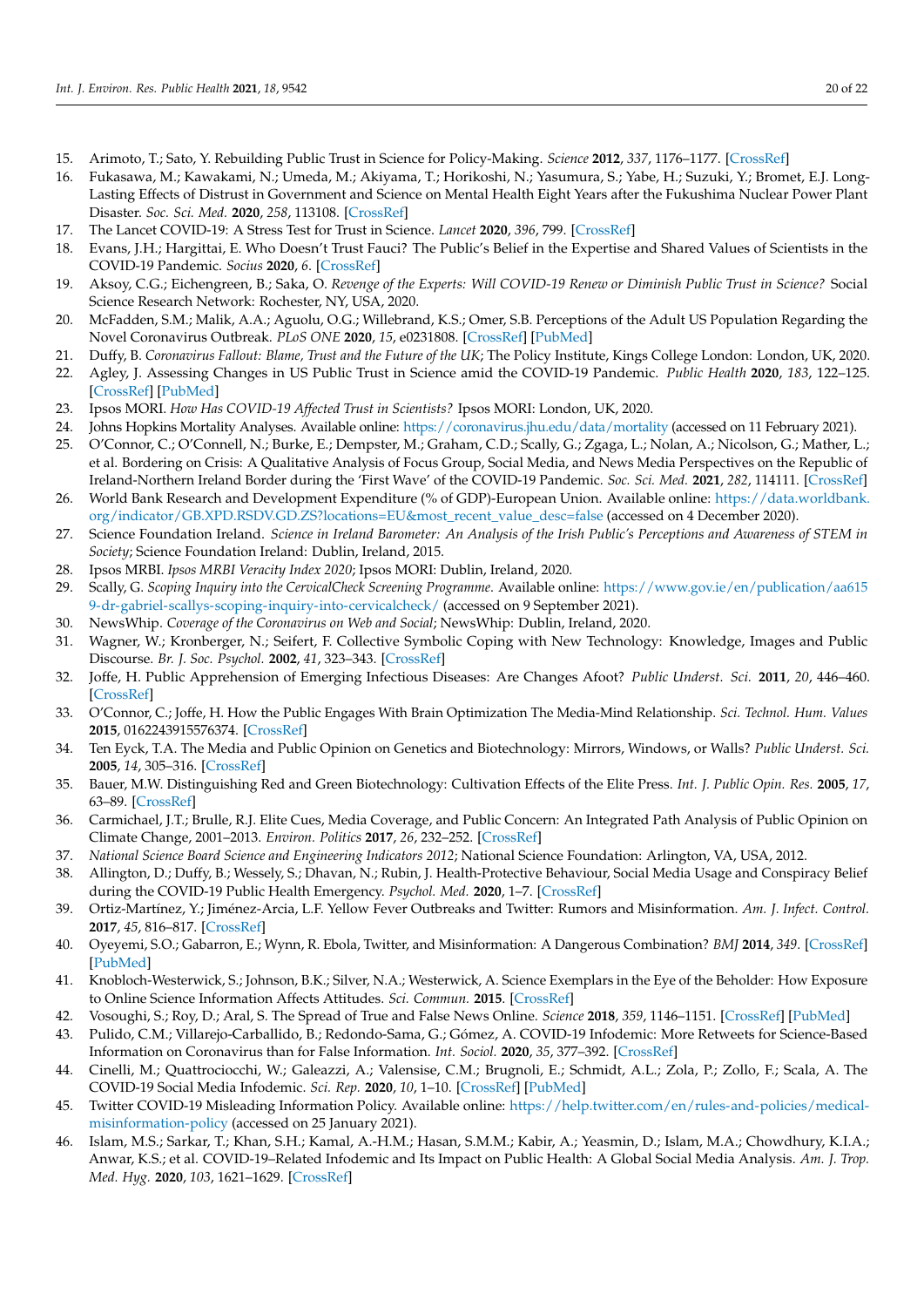- 47. Kouzy, R.; Abi Jaoude, J.; Kraitem, A.; El Alam, M.B.; Karam, B.; Adib, E.; Zarka, J.; Traboulsi, C.; Akl, E.W.; Baddour, K. Coronavirus Goes Viral: Quantifying the COVID-19 Misinformation Epidemic on Twitter. *Cureus* **2020**, *12*, e7255. [\[CrossRef\]](http://doi.org/10.7759/cureus.7255)
- 48. Pennycook, G.; McPhetres, J.; Zhang, Y.; Lu, J.G.; Rand, D.G. Fighting COVID-19 Misinformation on Social Media: Experimental Evidence for a Scalable Accuracy-Nudge Intervention. *Psychol. Sci.* **2020**, *31*, 770–780. [\[CrossRef\]](http://doi.org/10.1177/0956797620939054) [\[PubMed\]](http://www.ncbi.nlm.nih.gov/pubmed/32603243)
- <span id="page-21-0"></span>49. Van der Linden, S.; Roozenbeek, J.; Compton, J. Inoculating Against Fake News About COVID-19. *Front. Psychol.* **2020**, *11*. [\[CrossRef\]](http://doi.org/10.3389/fpsyg.2020.566790)
- <span id="page-21-1"></span>50. Bauer, M.W. The Evolution of Public Understanding of Science—Discourse and Comparative Evidence. *Sci. Technol. Soc.* **2009**, *14*, 221–240. [\[CrossRef\]](http://doi.org/10.1177/097172180901400202)
- <span id="page-21-2"></span>51. Greenhalgh, T.; Schmid, M.B.; Czypionka, T.; Bassler, D.; Gruer, L. Face Masks for the Public during the Covid-19 Crisis. *BMJ* **2020**, *369*. [\[CrossRef\]](http://doi.org/10.1136/bmj.m1435) [\[PubMed\]](http://www.ncbi.nlm.nih.gov/pubmed/32273267)
- <span id="page-21-3"></span>52. Peeples, L. Face Masks: What the Data Say. *Nature* **2020**, *586*, 186–189. [\[CrossRef\]](http://doi.org/10.1038/d41586-020-02801-8) [\[PubMed\]](http://www.ncbi.nlm.nih.gov/pubmed/33024333)
- <span id="page-21-4"></span>53. Hornsey, M.J. Why Facts Are Not Enough: Understanding and Managing the Motivated Rejection of Science. *Curr. Dir. Psychol. Sci.* **2020**, 0963721420969364. [\[CrossRef\]](http://doi.org/10.1177/0963721420969364)
- <span id="page-21-5"></span>54. Wynne, B. Public Uptake of Science: A Case for Institutional Reflexivity. *Public Underst. Sci.* **1993**, *2*, 321–337. [\[CrossRef\]](http://doi.org/10.1088/0963-6625/2/4/003)
- <span id="page-21-6"></span>55. Kahan, D.M.; Peters, E.; Wittlin, M.; Slovic, P.; Ouellette, L.L.; Braman, D.; Mandel, G. The Polarizing Impact of Science Literacy and Numeracy on Perceived Climate Change Risks. *Nat. Clim. Chang.* **2012**, *2*, 732–735. [\[CrossRef\]](http://doi.org/10.1038/nclimate1547)
- <span id="page-21-7"></span>56. Darker, C.D.; O'Connell, N.; Dempster, M.; Graham, C.D.; O'Connor, C.; Zgaga, L.; Nolan, A.; Tobin, K.; Brennan, N.; Nicolson, G.; et al. Study Protocol for the COvid-19 Toolbox for All IslaNd (CONTAIN) Project: A Cross-Border Analysis in Ireland to Disentangle Psychological, Behavioural, Media and Governmental Responses to COVID-19. *HRB Open Res.* **2020**, *3*, 48. [\[CrossRef\]](http://doi.org/10.12688/hrbopenres.13105.1)
- <span id="page-21-8"></span>57. Hart, P.S.; Chinn, S.; Soroka, S. Politicization and Polarization in COVID-19 News Coverage. *Sci. Commun.* **2020**, *42*, 679–697. [\[CrossRef\]](http://doi.org/10.1177/1075547020950735)
- <span id="page-21-9"></span>58. JNRS. *Joint National Readership Survey: Topline Report 2013/2014*; Millward Brown: Dublin, Ireland, 2014.
- <span id="page-21-10"></span>59. DHR Communications. *Media Consumption in an Emergency*; DHR Communications: Dublin, Ireland, 2020.
- <span id="page-21-11"></span>60. Horgan, J. *Irish Media: A Critical History since 1922*; Routledge: London, UK, 2001; ISBN 978-0-203-15816-6.
- <span id="page-21-12"></span>61. Ipsos MRBI. *Social Networking Tracker 2019*; Ipsos MRBI: Dublin, Ireland, 2020.
- <span id="page-21-13"></span>62. Nolan, A.; Burke, S.; Burke, E.; Darker, C.; Barry, J.; O'Connell, N.; Zgaga, L.; Mather, L.; Nicholson, G.; Dempster, M.; et al. Obstacles to Public Health That Even Pandemics Cannot Overcome: The Politics of COVID-19 on the Island of Ireland. *Ir. Stud. Int. Aff. ARINS* **2021**, *32*, 225–246. [\[CrossRef\]](http://doi.org/10.3318/isia.2021.32b.22)
- <span id="page-21-14"></span>63. Braun, V.; Clarke, V. Using Thematic Analysis in Psychology. *Qual. Res. Psychol.* **2006**, *3*, 77–101. [\[CrossRef\]](http://doi.org/10.1191/1478088706qp063oa)
- <span id="page-21-15"></span>64. O'Brien, B.C.; Harris, I.B.; Beckman, T.J.; Reed, D.A.; Cook, D.A. Standards for Reporting Qualitative Research: A Synthesis of Recommendations. *Acad. Med.* **2014**, *89*, 1245–1251. [\[CrossRef\]](http://doi.org/10.1097/ACM.0000000000000388) [\[PubMed\]](http://www.ncbi.nlm.nih.gov/pubmed/24979285)
- <span id="page-21-16"></span>65. Braun, V.; Clarke, V. One Size Fits All? What Counts as Quality Practice in (Reflexive) Thematic Analysis? *Qual. Res. Psychol.* **2020**, 1–25. [\[CrossRef\]](http://doi.org/10.1080/14780887.2020.1769238)
- <span id="page-21-17"></span>66. Hewson, C.; Buchanan, T. Ethics Guidelines for Internet-Mediated Research. Available online: [http://www.bps.org.uk/system/](http://www.bps.org.uk/system/files/Public%20files/inf206-guidelines-for-internet-mediated-research.pdf) [files/Public%20files/inf206-guidelines-for-internet-mediated-research.pdf](http://www.bps.org.uk/system/files/Public%20files/inf206-guidelines-for-internet-mediated-research.pdf) (accessed on 12 November 2020).
- <span id="page-21-18"></span>67. Mitchell, A.; Oliphant, J.B. Americans Immersed in Coronavirus News; Most Think Media Are Doing Fairly Well Covering It. Pew Research Center's Journalism Project: Washington, DC, USA. Available online: [https://www.journalism.org/2020/03/18](https://www.journalism.org/2020/03/18/americans-immersed-in-covid-19-news-most-think-media-are-doing-fairly-well-covering-it) [/americans-immersed-in-covid-19-news-most-think-media-are-doing-fairly-well-covering-it\(](https://www.journalism.org/2020/03/18/americans-immersed-in-covid-19-news-most-think-media-are-doing-fairly-well-covering-it)accessed on 18 March 2020).
- <span id="page-21-19"></span>68. Ofcom Half of UK Adults Exposed to False Claims about Coronavirus. Available online: [https://www.ofcom.org.uk/about](https://www.ofcom.org.uk/about-ofcom/latest/features-and-news/half-of-uk-adults-exposed-to-false-claims-about-coronavirus)[ofcom/latest/features-and-news/half-of-uk-adults-exposed-to-false-claims-about-coronavirus](https://www.ofcom.org.uk/about-ofcom/latest/features-and-news/half-of-uk-adults-exposed-to-false-claims-about-coronavirus) (accessed on 12 November 2020).
- <span id="page-21-20"></span>69. Hyland, P.; Vallières, F.; Shevlin, M.; Bentall, R.P.; McKay, R.; Hartman, T.K.; McBride, O.; Murphy, J. Resistance to COVID-19 Vaccination Has Increased in Ireland and the United Kingdom during the Pandemic. *Public Health* **2021**, *195*, 54–56. [\[CrossRef\]](http://doi.org/10.1016/j.puhe.2021.04.009) [\[PubMed\]](http://www.ncbi.nlm.nih.gov/pubmed/34052508)
- <span id="page-21-21"></span>70. European Centre for Disease Prevention and Control COVID-19 Vaccine Tracker. Available online: [https://vaccinetracker.ecdc.](https://vaccinetracker.ecdc.europa.eu/public/extensions/COVID-19/vaccine-tracker.html#national-ref-tab) [europa.eu/public/extensions/COVID-19/vaccine-tracker.html#national-ref-tab](https://vaccinetracker.ecdc.europa.eu/public/extensions/COVID-19/vaccine-tracker.html#national-ref-tab) (accessed on 6 September 2021).
- <span id="page-21-22"></span>71. Reincke, C.M.; Bredenoord, A.L.; van Mil, M.H. From Deficit to Dialogue in Science Communication. *EMBO Rep.* **2020**, *21*, e51278. [\[CrossRef\]](http://doi.org/10.15252/embr.202051278) [\[PubMed\]](http://www.ncbi.nlm.nih.gov/pubmed/32748995)
- <span id="page-21-23"></span>72. Besley, J.C.; Dudo, A.; Yuan, S. Scientists' Views about Communication Objectives. *Public Underst. Sci.* **2018**, *27*, 708–730. [\[CrossRef\]](http://doi.org/10.1177/0963662517728478)
- <span id="page-21-24"></span>73. Besley, J.C.; Nisbet, M. How Scientists View the Public, the Media and the Political Process. *Public Underst. Sci.* **2011**, *22*, 644–659. [\[CrossRef\]](http://doi.org/10.1177/0963662511418743) [\[PubMed\]](http://www.ncbi.nlm.nih.gov/pubmed/23885050)
- <span id="page-21-25"></span>74. Kerr, A.; Cunningham-Burley, S.; Tutton, R. Shifting Subject Positions: Experts and Lay People in Public Dialogue. *Soc. Stud. Sci.* **2007**, *37*, 385–411. [\[CrossRef\]](http://doi.org/10.1177/0306312706068492)
- <span id="page-21-26"></span>75. Jolley, D.; Paterson, J.L. Pylons Ablaze: Examining the Role of 5G COVID-19 Conspiracy Beliefs and Support for Violence. *Br. J. Soc. Psychol.* **2020**, *59*, 628–640. [\[CrossRef\]](http://doi.org/10.1111/bjso.12394)
- 76. Biddlestone, M.; Green, R.; Douglas, K.M. Cultural Orientation, Power, Belief in Conspiracy Theories, and Intentions to Reduce the Spread of COVID-19. *Br. J. Soc. Psychol.* **2020**, *59*, 663–673. [\[CrossRef\]](http://doi.org/10.1111/bjso.12397)
- <span id="page-21-27"></span>77. Maher, P.; MacCarron, P.; Quayle, M. Mapping Public Health Responses with Attitude Networks: The Emergence of Opinionbased Groups in the UK's Early COVID-19 Response Phase. *Br. J. Soc. Psychol.* **2020**, *59*, 641–652. [\[CrossRef\]](http://doi.org/10.1111/bjso.12396)